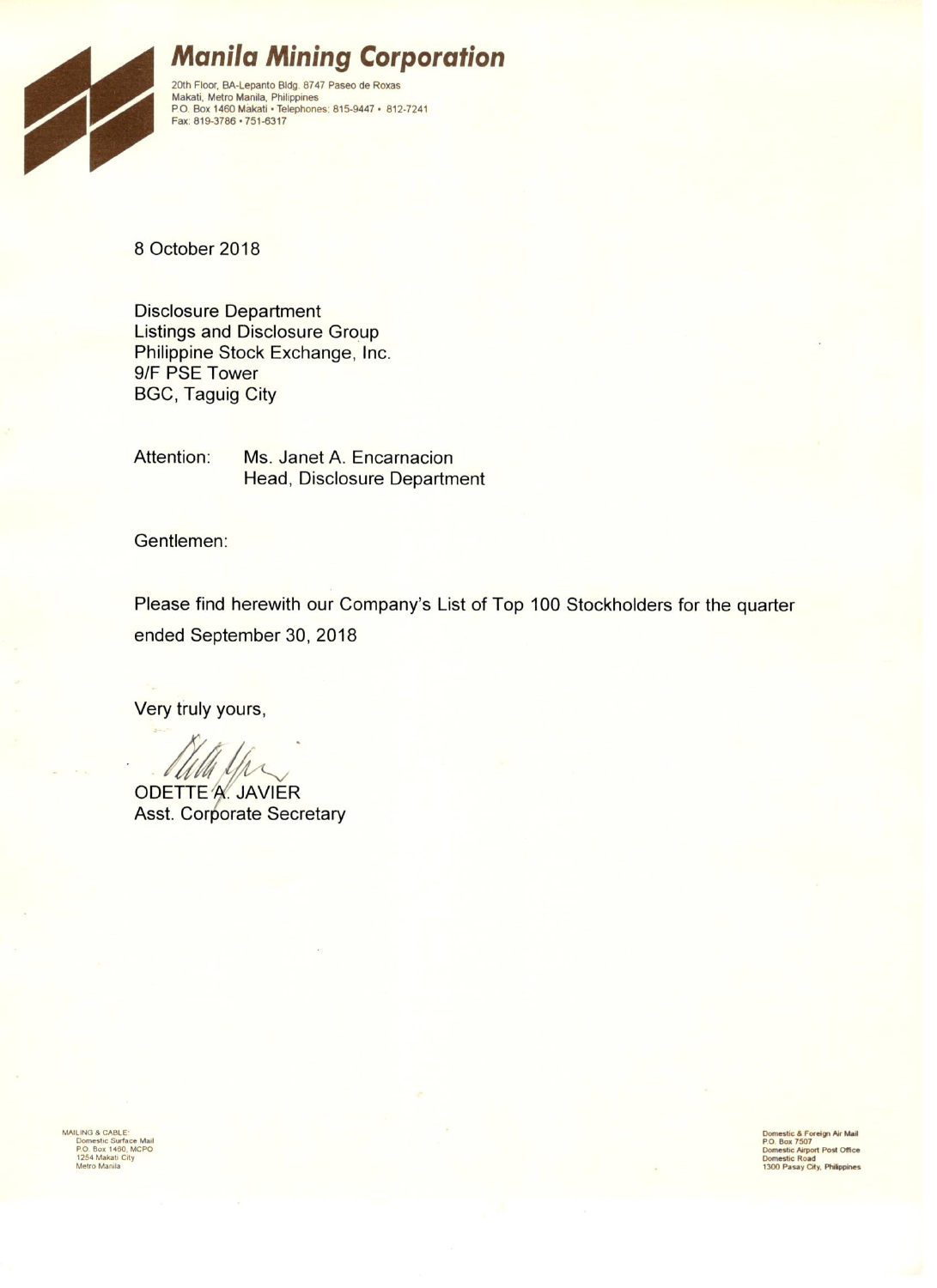#### Stock Transfer Service Inc. Page No. 1 MANILA MINING CORPORATION (MA) List of Top 100 Stockholders As of 09/30/2018

| Rank | Name                                  | Holdings                  | Rank   |
|------|---------------------------------------|---------------------------|--------|
| 1    | PCD NOMINEE CORPORATION (FILIPINO)    | 77,882,044,206 50.09%     |        |
| 2    | F. YAP SECURITIES, INC.               | 32,290,372,946 20.77%     |        |
| 3    | LEPANTO CONSOLIDATED MINING COMPANY   | 20, 479, 027, 104 13. 17% |        |
| 4    | PAULINO YAP                           | 1,955,669,495 01.26%      |        |
| 5    | BRYAN YAP                             | 1,945,977,139 01.25%      |        |
| 6    | CHRISTINE YAP                         | 1,861,557,111 01.20%      |        |
| 7    | LEPANTO INVESTMENT & DEV. CORPORATION | 1,481,975,190             | 00.95% |
| 8    | EMMA YAP                              | 1,478,067,401 00.95%      |        |
| 9    | PATRICK RESOURCES CORPORATION         | 1,301,152,163 00.84%      |        |
| 10   | PAUL YAP JR.                          | 1, 113, 677, 703 00. 72%  |        |
| 11   | CHRISTINE KAREN YAP                   | 886, 334, 939             | 00.57% |
| 12   | CORONET PROPERTY HOLDINGS CORP        | 833,093,546 00.54%        |        |
| 13   | A/C -CKY FYSI                         | 754,994,507 00.49%        |        |
| 14   | VENTURA RESOURCES CORPORATION         | 718, 565, 954 00.46%      |        |
| 15   | ZAMCORE RESOURCES CORPORATION         | 707,395,421 00.45%        |        |
| 16   | LINDSAY RESOURCES CORPORATION         | 651, 542, 763 00.42%      |        |
| 17   | $A/C$ B.Y. FYSI                       | 524, 193, 274 00.34%      |        |
| 18   | ARLENE K. YAP                         | 457,065,671 00.29%        |        |
| 19   | DAVID GO SECURITIES CORP.             | 436,519,534 00.28%        |        |
| 20   | SHIPSIDE, INC.                        | 360,082,672 00.23%        |        |
| 21   | PACITA YAP                            | 351,786,420 00.23%        |        |
| 22   | FAUSTO R. PREYSLER JR.                | 345,842,696 00.22%        |        |
| 23   | F. YAP SECURITIES, INC. (PCD)         | 337, 240, 974 00.22%      |        |
| 24   | ANNABELLE K. YAP                      | 330,939,900               | 00.21% |
| 25   | LUCIO W. YAN                          | 302,100,000               | 00.19% |
| 26   | LEONARD RESOURCES CORP.               | 236, 299, 716             | 00.15% |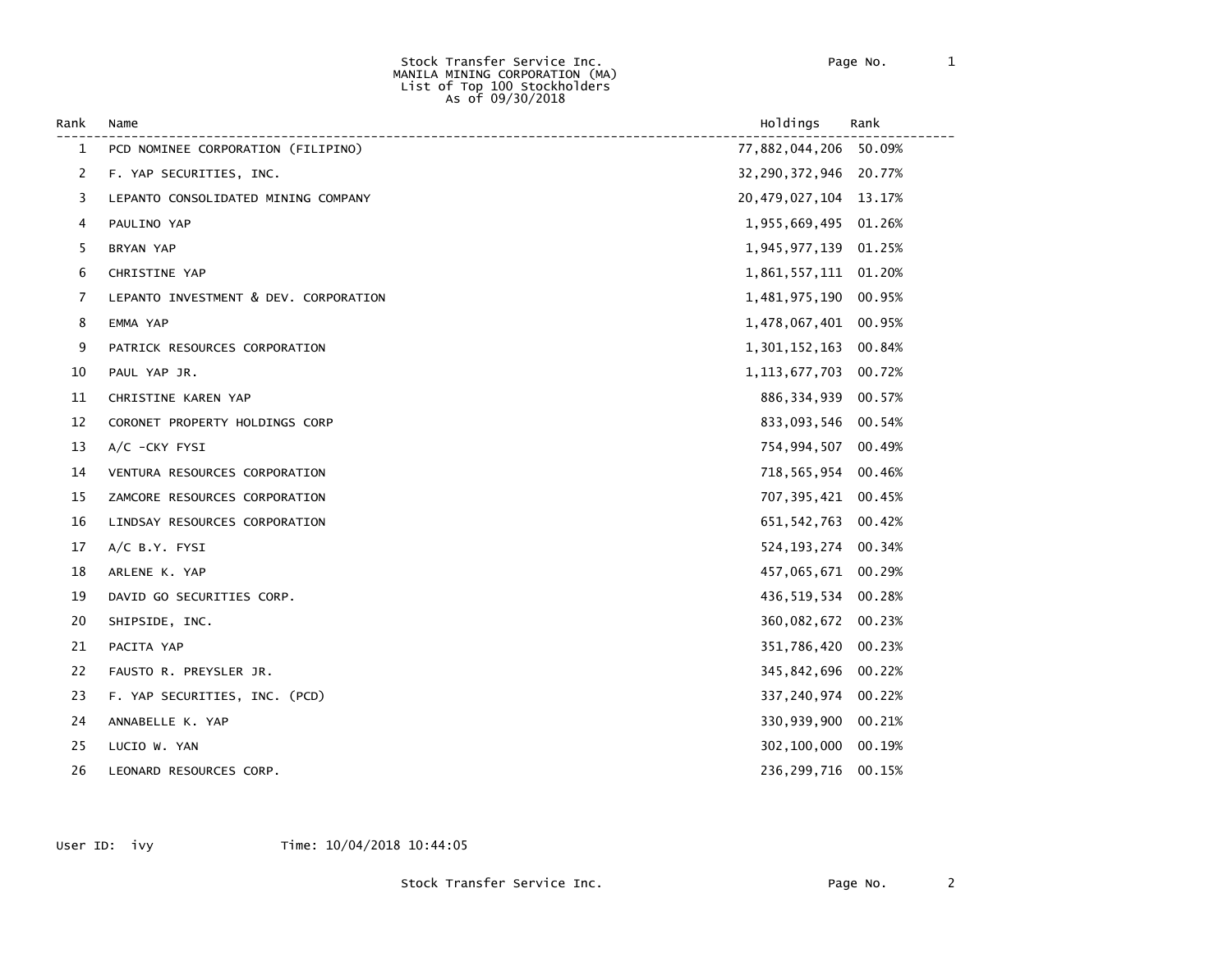#### MANILA MINING CORPORATION (MA) List of Top 100 Stockholders As of 09/30/2018

| Rank | Name                             | Holdings             | Rank   |
|------|----------------------------------|----------------------|--------|
| 27   | WILLIAM HOW                      | 220,500,000          | 00.14% |
| 28   | HIGHLAND SECURITIES, INC.        | 210,023,669          | 00.14% |
| 29   | F Y S I ACCOUNT NO. CKY          | 196, 918, 381 00.13% |        |
| 30   | PL LIM INVESTMENTS, INC.         | 180,000,000          | 00.12% |
| 31   | ABIGAIL RESOURCES CORP.          | 154,729,479          | 00.10% |
| 32   | CRESENCIO YAP                    | 152,817,233          | 00.10% |
| 33   | FELIPE YAP                       | 140, 155, 975        | 00.09% |
| 34   | CP EQUITIES CORPORATION          | 140,000,000          | 00.09% |
| 35   | HORACIO RODRIGUEZ                | 113,664,029          | 00.07% |
| 36   | F. YAP SECURITIES, INC. A/C 3305 | 112,568,859          | 00.07% |
| 37   | F. YAP SECURITIES, INC. A/C 4035 | 112,568,859          | 00.07% |
| 38   | AMELITA CHUA                     | 100,000,000          | 00.06% |
| 39   | BRAIN FOUNDATION OF THE PHILS.   | 77,286,489           | 00.05% |
| 40   | ARACELI A. MACARAIG              | 69,260,000           | 00.04% |
| 41   | DENIS PEREZ                      | 66,678,540 00.04%    |        |
| 42   | LUCIO W. YAN &/OR CLARA Y. YAN   | 64,044,944           | 00.04% |
| 43   | DORCAS ANN O. HO                 | 64,044,943           | 00.04% |
| 44   | KATERINA TANYA B. PEREZ          | 63,459,000           | 00.04% |
| 45   | CHARLENE DENISE B. PEREZ         | 62,051,175           | 00.04% |
| 46   | MA. CYMBELINE B. PEREZ           | 60,768,000           | 00.04% |
| 47   | JANICE C. SY                     | 54, 382, 022         | 00.03% |
| 48   | WILFREDO C. UY                   | 51,235,955           | 00.03% |
| 49   | ALBERTO MENDOZA                  | 46,844,045           | 00.03% |
| 50   | JESSAMYN DESIREE B. PEREZ        | 45,585,000           | 00.03% |
| 51   | NECISTO SYTENGCO                 | 44,280,000           | 00.03% |
| 52   | MAGDALENO B. ALBARRACIN JR.      | 43,230,336           | 00.03% |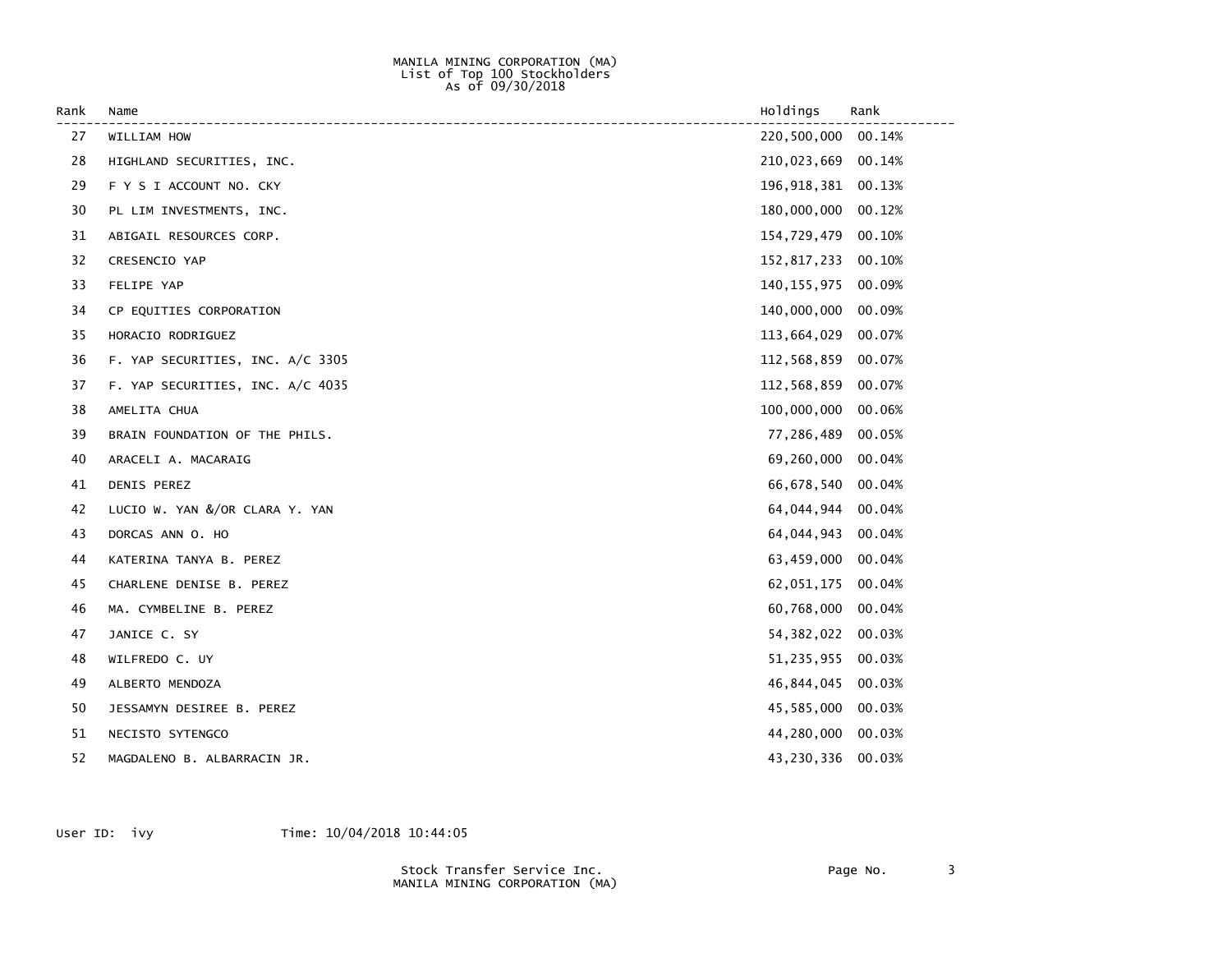### List of Top 100 Stockholders As of 09/30/2018

| Rank | Name                                     | Holdings          | Rank   |
|------|------------------------------------------|-------------------|--------|
| 53   | BERCK Y. CHENG                           | 42,000,000        | 00.03% |
| 54   | MA. CYMBELINE PEREZ                      | 40,564,704        | 00.03% |
| 55   | CHARLENE DENISE PEREZ                    | 40, 113, 364      | 00.03% |
| 56   | KATERINE TANYA PEREZ                     | 39, 174, 817      | 00.03% |
| 57   | ANSALDO, GODINEZ & CO., INC.             | 38,917,544        | 00.03% |
| 58   | WILLIAM RAGOS ENRILE II                  | 38,426,966        | 00.02% |
| 59   | BLUE RIDGE MINERAL CORP.                 | 38,400,000        | 00.02% |
| 60   | FLORENTINA BANEZ                         | 34,209,289        | 00.02% |
| 61   | BENJAMIN ADAPON                          | 31,752,000        | 00.02% |
| 62   | CATHAY SECURITIES CO., INC. A/C NO. 1358 | 31,531,760        | 00.02% |
| 63   | SOCIAL SECURITY SYSTEM                   | 31, 337, 073      | 00.02% |
| 64   | WILLY O. DIZON OR NENE C. DIZON          | 29,740,446        | 00.02% |
| 65   | MERCANTILE INSURANCE CO., INC.           | 28,700,000        | 00.02% |
| 66   | ARTEMIO F. DISINI                        | 27,219,910        | 00.02% |
| 67   | JOAQUIN MA. TAMANO                       | 26,460,000        | 00.02% |
| 68   | TERESO C. TAN                            | 25,000,000        | 00.02% |
| 69   | ROGELIO CHUA                             | 24, 246, 741      | 00.02% |
| 70   | BERNARDO A. FRIANEZA                     | 24,067,802        | 00.02% |
| 71   | KEYSER MERCANTILE CO., INC.              | 23,814,000        | 00.02% |
| 72   | EDGAR A. RAGASA                          | 20,872,552        | 00.01% |
| 73   | CATHAY SECURITIES CO., INC. A/C NO. 1868 | 20,580,000        | 00.01% |
| 74   | OF SANTO TOMAS UNIVERSITY                | 20,580,000        | 00.01% |
| 75   | GUILD SECURITIES INC.                    | 20,564,000        | 00.01% |
| 76   | FLORA NG SIU KHENG                       | 20,000,000        | 00.01% |
| 77   | MANUEL J. RAMOS                          | 18,726,592 00.01% |        |
| 78   | HERITAGE PROPERTIES, INC.                | 18,425,880        | 00.01% |

User ID: ivy Time:  $10/04/2018$  10:44:05

 Stock Transfer Service Inc. Page No. 4 MANILA MINING CORPORATION (MA) List of Top 100 Stockholders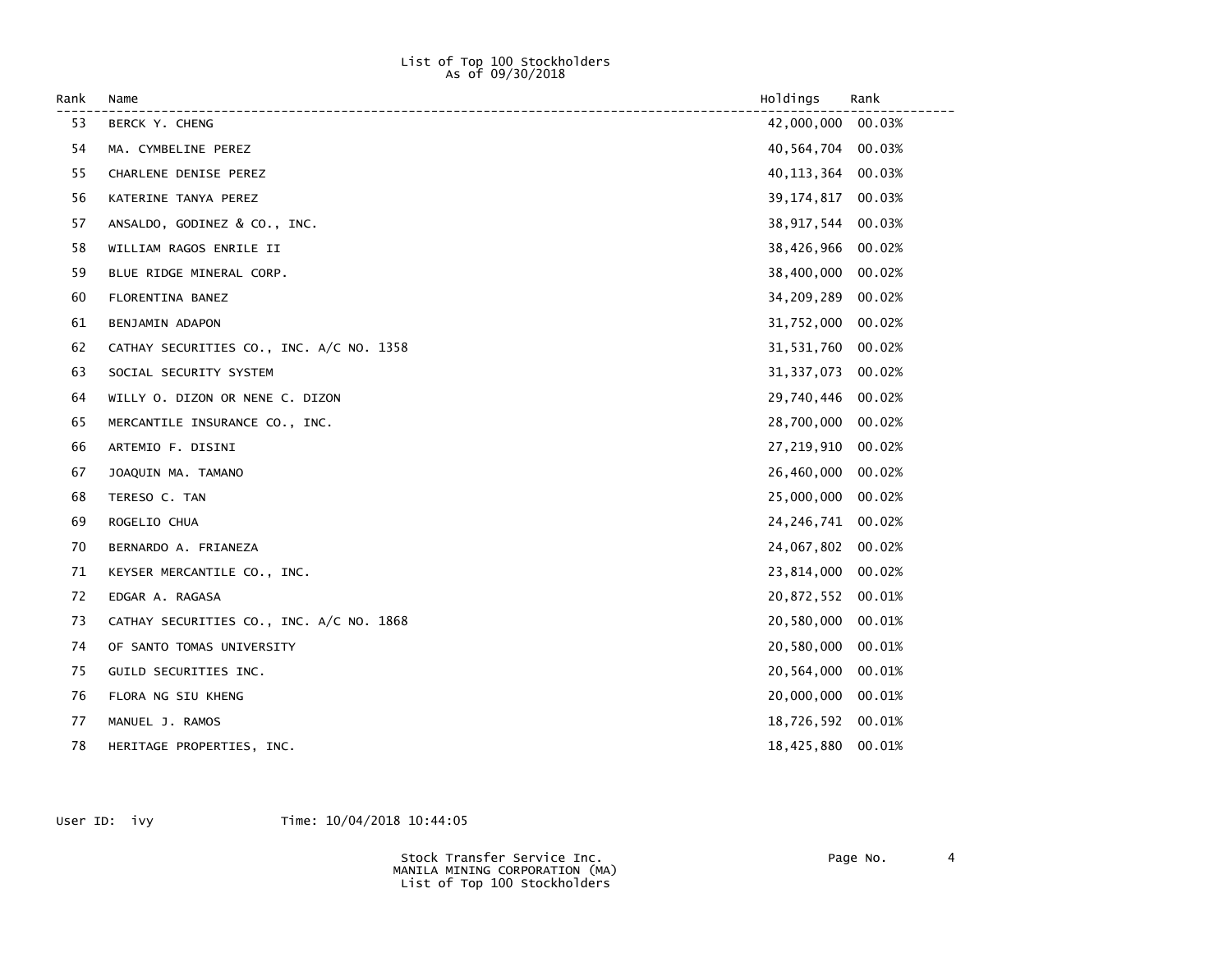### As of 09/30/2018

| Rank | Name                                                     | Holdings     | Rank   |
|------|----------------------------------------------------------|--------------|--------|
| 79   | ELITE INVESTMENT CORPORATION                             | 17,551,800   | 00.01% |
| 80   | WHITE ELEPHANTS, INC.                                    | 17,500,000   | 00.01% |
| 81   | QUALITY INVESTMENTS & SECS. CORP. A/C #017003            | 16,880,000   | 00.01% |
| 82   | LIBERATO P. LAYUG                                        | 16,651,685   | 00.01% |
| 83   | JULIA K. REGINA ANGELA K. DE LA CRUZ DE LA CRUZ OR MARIA | 16,561,593   | 00.01% |
| 84   | LUISA CO LI                                              | 16,320,000   | 00.01% |
| 85   | ERLINDA M. OLEDAN                                        | 15, 123, 214 | 00.01% |
| 86   | ROMEO N. YAP                                             | 15,000,000   | 00.01% |
| 87   | SHIN TIU                                                 | 15,000,000   | 00.01% |
| 88   | WILLIAM T. ENRILE                                        | 15,000,000   | 00.01% |
| 89   | FRANCISCO ONG                                            | 14,700,000   | 00.01% |
| 90   | CATHERINE CHOA                                           | 13,933,773   | 00.01% |
| 91   | ALVIN TAN UNJO                                           | 13,930,708   | 00.01% |
| 92   | JOSE Z. OLEDAN                                           | 13, 188, 727 | 00.01% |
| 93   | BERNARD CHU                                              | 12,936,000   | 00.01% |
| 94   | A. ANGEL S. TANJANGCO                                    | 12,880,000   | 00.01% |
| 95   | ALLEN JESSE C. MANGAOANG                                 | 12,808,989   | 00.01% |
| 96   | THE SOLID GUARANTY, INC.                                 | 12,642,000   | 00.01% |
| 97   | DANILO G. BAUTISTA                                       | 12,502,755   | 00.01% |
| 98   | OSLO INVESTMENT CORPORATION                              | 12,452,881   | 00.01% |
| 99   | CONCHITA YAP                                             | 12,296,200   | 00.01% |
| 100  | RICARDO CASTANEDA                                        | 11,861,000   | 00.01% |

| Total Top 100 Shareholders: 153,743,762,143 98.88% |  |
|----------------------------------------------------|--|
| Total Outstanding Shares 155,479,944,728           |  |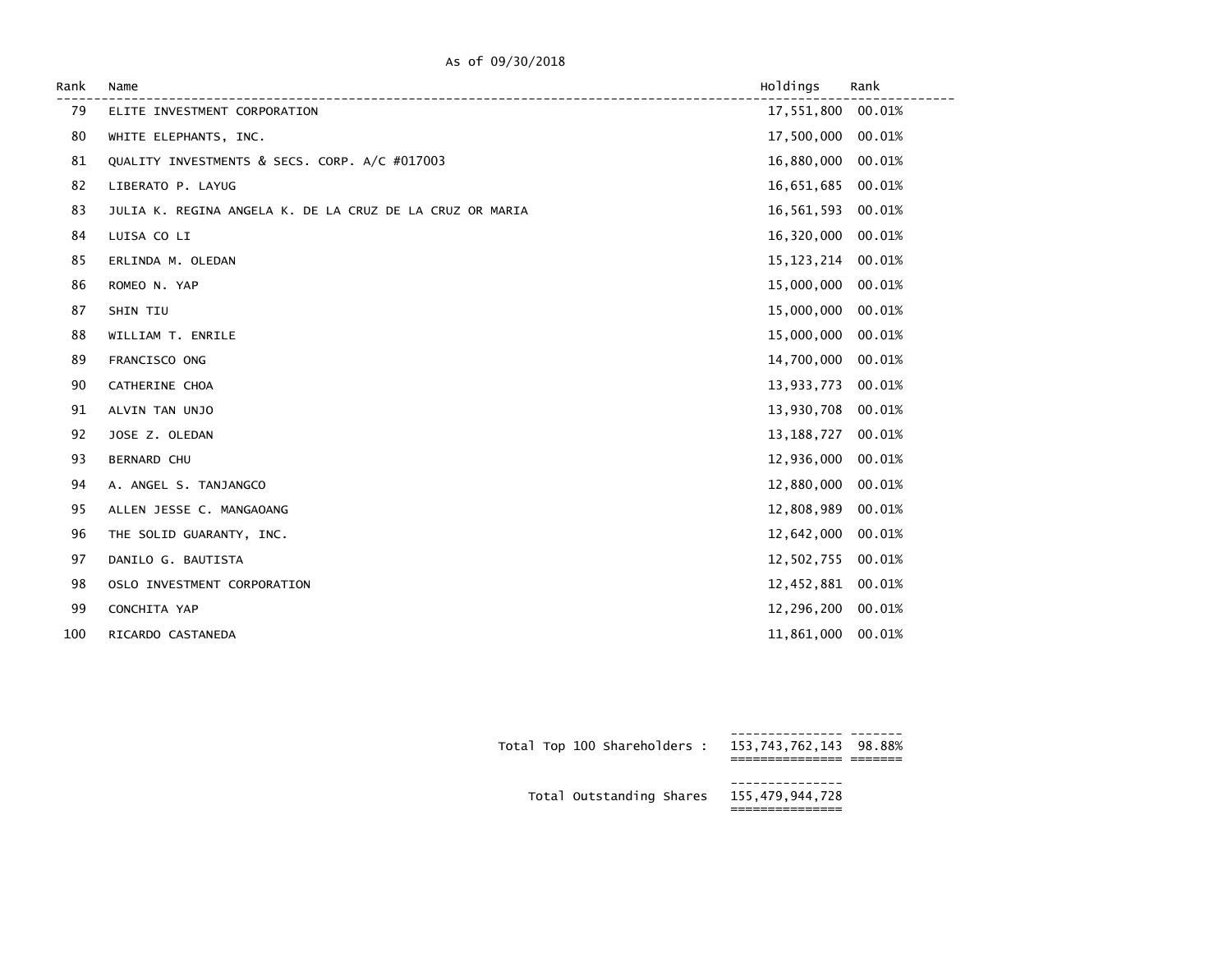## **BENEFICIAL OWNER REPORT**

Company Code - MA000000000 & Company Name - MANILA MINING A

Business Date: September 28, 2018

| UPCC SECURITIES CORP.<br>115,974,954<br>A & A SECURITIES, INC.<br>284,945,214<br><b>ABACUS SECURITIES CORPORATION</b><br>4,920,510,935<br>PHILSTOCKS FINANCIAL INC<br>3,052,119,534<br>A. T. DE CASTRO SECURITIES CORP.<br>72,155,846<br>ALPHA SECURITIES CORP.<br>16,690,045<br><b>BA SECURITIES, INC.</b><br>58,645,781<br>AP SECURITIES INCORPORATED<br>2,261,107,787<br>ANSALDO, GODINEZ & CO., INC.<br>218,215,756<br>AB CAPITAL SECURITIES, INC.<br>4,870,862,631<br>SARANGANI SECURITIES, INC.<br>3,155,841<br>SB EQUITIES, INC.<br>1,558,631,401<br>ASIA PACIFIC CAPITAL EQUITIES & SECURITIES CORP.<br>65,166,589<br>ASIASEC EQUITIES, INC.<br>4,448,451,157<br>ASTRA SECURITIES CORPORATION<br>1,002,470,789<br>CHINA BANK SECURITIES CORPORATION<br>650,700<br>BELSON SECURITIES, INC.<br>479,074,993<br>BENJAMIN CO CA & CO., INC.<br>9,311,144<br>B. H. CHUA SECURITIES CORPORATION<br>443,178,242<br>JAKA SECURITIES CORP.<br>21,042,117<br><b>BPI SECURITIES CORPORATION</b><br>1,515,117,365<br>CAMPOS, LANUZA & COMPANY, INC.<br>60,822,704<br>SINCERE SECURITIES CORPORATION<br>543,975,955<br><b>CENTURY SECURITIES CORPORATION</b><br>2,123,122<br><b>BDO NOMURA SECURITIES INC</b><br>137, 347, 327<br>CITISECURITIES, INC.<br>510,056,304<br>VSEC.COM, INC.<br>10,000,000<br>TRITON SECURITIES CORP.<br>869,257,817<br><b>IGC SECURITIES INC.</b><br>276,296,602<br><b>CUALOPING SECURITIES CORPORATION</b><br>60,250<br>DBP-DAIWA CAPITAL MARKETS PHILPPINES, INC.<br>10,260,979<br>DAVID GO SECURITIES CORP.<br>1,230,409,373<br>DIVERSIFIED SECURITIES, INC.<br>177,250,287<br>E. CHUA CHIACO SECURITIES, INC.<br>670,393,946<br>EQUITABLE SECURIITES (PHILS.) INC.<br>1,605,375<br>EAST WEST CAPITAL CORPORATION<br>70,000<br>EASTERN SECURITIES DEVELOPMENT CORPORATION<br>1,314,897,357<br>EQUITIWORLD SECURITIES, INC.<br>345,451,767<br>EVERGREEN STOCK BROKERAGE & SEC., INC.<br>924,514,445<br>FIRST ORIENT SECURITIES, INC.<br>11,513,819<br>FIRST INTEGRATED CAPITAL SECURITIES, INC.<br>133,000,000<br>F. YAP SECURITIES, INC.<br>1,031,637,430<br>AURORA SECURITIES, INC.<br>15,104,524<br><b>GLOBALINKS SECURITIES &amp; STOCKS, INC.</b><br>358,297,057<br>JSG SECURITIES, INC.<br>210,201,167<br><b>GOLDSTAR SECURITIES, INC.</b><br>199,320,447 | <b>BPNAME</b>          | <b>HOLDINGS</b> |
|-----------------------------------------------------------------------------------------------------------------------------------------------------------------------------------------------------------------------------------------------------------------------------------------------------------------------------------------------------------------------------------------------------------------------------------------------------------------------------------------------------------------------------------------------------------------------------------------------------------------------------------------------------------------------------------------------------------------------------------------------------------------------------------------------------------------------------------------------------------------------------------------------------------------------------------------------------------------------------------------------------------------------------------------------------------------------------------------------------------------------------------------------------------------------------------------------------------------------------------------------------------------------------------------------------------------------------------------------------------------------------------------------------------------------------------------------------------------------------------------------------------------------------------------------------------------------------------------------------------------------------------------------------------------------------------------------------------------------------------------------------------------------------------------------------------------------------------------------------------------------------------------------------------------------------------------------------------------------------------------------------------------------------------------------------------------------------------------------------------------------------------------------------------------------------------------------------------------------------------------------------------------------------------------|------------------------|-----------------|
|                                                                                                                                                                                                                                                                                                                                                                                                                                                                                                                                                                                                                                                                                                                                                                                                                                                                                                                                                                                                                                                                                                                                                                                                                                                                                                                                                                                                                                                                                                                                                                                                                                                                                                                                                                                                                                                                                                                                                                                                                                                                                                                                                                                                                                                                                         |                        |                 |
|                                                                                                                                                                                                                                                                                                                                                                                                                                                                                                                                                                                                                                                                                                                                                                                                                                                                                                                                                                                                                                                                                                                                                                                                                                                                                                                                                                                                                                                                                                                                                                                                                                                                                                                                                                                                                                                                                                                                                                                                                                                                                                                                                                                                                                                                                         |                        |                 |
|                                                                                                                                                                                                                                                                                                                                                                                                                                                                                                                                                                                                                                                                                                                                                                                                                                                                                                                                                                                                                                                                                                                                                                                                                                                                                                                                                                                                                                                                                                                                                                                                                                                                                                                                                                                                                                                                                                                                                                                                                                                                                                                                                                                                                                                                                         |                        |                 |
|                                                                                                                                                                                                                                                                                                                                                                                                                                                                                                                                                                                                                                                                                                                                                                                                                                                                                                                                                                                                                                                                                                                                                                                                                                                                                                                                                                                                                                                                                                                                                                                                                                                                                                                                                                                                                                                                                                                                                                                                                                                                                                                                                                                                                                                                                         |                        |                 |
|                                                                                                                                                                                                                                                                                                                                                                                                                                                                                                                                                                                                                                                                                                                                                                                                                                                                                                                                                                                                                                                                                                                                                                                                                                                                                                                                                                                                                                                                                                                                                                                                                                                                                                                                                                                                                                                                                                                                                                                                                                                                                                                                                                                                                                                                                         |                        |                 |
|                                                                                                                                                                                                                                                                                                                                                                                                                                                                                                                                                                                                                                                                                                                                                                                                                                                                                                                                                                                                                                                                                                                                                                                                                                                                                                                                                                                                                                                                                                                                                                                                                                                                                                                                                                                                                                                                                                                                                                                                                                                                                                                                                                                                                                                                                         |                        |                 |
|                                                                                                                                                                                                                                                                                                                                                                                                                                                                                                                                                                                                                                                                                                                                                                                                                                                                                                                                                                                                                                                                                                                                                                                                                                                                                                                                                                                                                                                                                                                                                                                                                                                                                                                                                                                                                                                                                                                                                                                                                                                                                                                                                                                                                                                                                         |                        |                 |
|                                                                                                                                                                                                                                                                                                                                                                                                                                                                                                                                                                                                                                                                                                                                                                                                                                                                                                                                                                                                                                                                                                                                                                                                                                                                                                                                                                                                                                                                                                                                                                                                                                                                                                                                                                                                                                                                                                                                                                                                                                                                                                                                                                                                                                                                                         |                        |                 |
|                                                                                                                                                                                                                                                                                                                                                                                                                                                                                                                                                                                                                                                                                                                                                                                                                                                                                                                                                                                                                                                                                                                                                                                                                                                                                                                                                                                                                                                                                                                                                                                                                                                                                                                                                                                                                                                                                                                                                                                                                                                                                                                                                                                                                                                                                         |                        |                 |
|                                                                                                                                                                                                                                                                                                                                                                                                                                                                                                                                                                                                                                                                                                                                                                                                                                                                                                                                                                                                                                                                                                                                                                                                                                                                                                                                                                                                                                                                                                                                                                                                                                                                                                                                                                                                                                                                                                                                                                                                                                                                                                                                                                                                                                                                                         |                        |                 |
|                                                                                                                                                                                                                                                                                                                                                                                                                                                                                                                                                                                                                                                                                                                                                                                                                                                                                                                                                                                                                                                                                                                                                                                                                                                                                                                                                                                                                                                                                                                                                                                                                                                                                                                                                                                                                                                                                                                                                                                                                                                                                                                                                                                                                                                                                         |                        |                 |
|                                                                                                                                                                                                                                                                                                                                                                                                                                                                                                                                                                                                                                                                                                                                                                                                                                                                                                                                                                                                                                                                                                                                                                                                                                                                                                                                                                                                                                                                                                                                                                                                                                                                                                                                                                                                                                                                                                                                                                                                                                                                                                                                                                                                                                                                                         |                        |                 |
|                                                                                                                                                                                                                                                                                                                                                                                                                                                                                                                                                                                                                                                                                                                                                                                                                                                                                                                                                                                                                                                                                                                                                                                                                                                                                                                                                                                                                                                                                                                                                                                                                                                                                                                                                                                                                                                                                                                                                                                                                                                                                                                                                                                                                                                                                         |                        |                 |
|                                                                                                                                                                                                                                                                                                                                                                                                                                                                                                                                                                                                                                                                                                                                                                                                                                                                                                                                                                                                                                                                                                                                                                                                                                                                                                                                                                                                                                                                                                                                                                                                                                                                                                                                                                                                                                                                                                                                                                                                                                                                                                                                                                                                                                                                                         |                        |                 |
|                                                                                                                                                                                                                                                                                                                                                                                                                                                                                                                                                                                                                                                                                                                                                                                                                                                                                                                                                                                                                                                                                                                                                                                                                                                                                                                                                                                                                                                                                                                                                                                                                                                                                                                                                                                                                                                                                                                                                                                                                                                                                                                                                                                                                                                                                         |                        |                 |
|                                                                                                                                                                                                                                                                                                                                                                                                                                                                                                                                                                                                                                                                                                                                                                                                                                                                                                                                                                                                                                                                                                                                                                                                                                                                                                                                                                                                                                                                                                                                                                                                                                                                                                                                                                                                                                                                                                                                                                                                                                                                                                                                                                                                                                                                                         |                        |                 |
|                                                                                                                                                                                                                                                                                                                                                                                                                                                                                                                                                                                                                                                                                                                                                                                                                                                                                                                                                                                                                                                                                                                                                                                                                                                                                                                                                                                                                                                                                                                                                                                                                                                                                                                                                                                                                                                                                                                                                                                                                                                                                                                                                                                                                                                                                         |                        |                 |
|                                                                                                                                                                                                                                                                                                                                                                                                                                                                                                                                                                                                                                                                                                                                                                                                                                                                                                                                                                                                                                                                                                                                                                                                                                                                                                                                                                                                                                                                                                                                                                                                                                                                                                                                                                                                                                                                                                                                                                                                                                                                                                                                                                                                                                                                                         |                        |                 |
|                                                                                                                                                                                                                                                                                                                                                                                                                                                                                                                                                                                                                                                                                                                                                                                                                                                                                                                                                                                                                                                                                                                                                                                                                                                                                                                                                                                                                                                                                                                                                                                                                                                                                                                                                                                                                                                                                                                                                                                                                                                                                                                                                                                                                                                                                         |                        |                 |
|                                                                                                                                                                                                                                                                                                                                                                                                                                                                                                                                                                                                                                                                                                                                                                                                                                                                                                                                                                                                                                                                                                                                                                                                                                                                                                                                                                                                                                                                                                                                                                                                                                                                                                                                                                                                                                                                                                                                                                                                                                                                                                                                                                                                                                                                                         |                        |                 |
|                                                                                                                                                                                                                                                                                                                                                                                                                                                                                                                                                                                                                                                                                                                                                                                                                                                                                                                                                                                                                                                                                                                                                                                                                                                                                                                                                                                                                                                                                                                                                                                                                                                                                                                                                                                                                                                                                                                                                                                                                                                                                                                                                                                                                                                                                         |                        |                 |
|                                                                                                                                                                                                                                                                                                                                                                                                                                                                                                                                                                                                                                                                                                                                                                                                                                                                                                                                                                                                                                                                                                                                                                                                                                                                                                                                                                                                                                                                                                                                                                                                                                                                                                                                                                                                                                                                                                                                                                                                                                                                                                                                                                                                                                                                                         |                        |                 |
|                                                                                                                                                                                                                                                                                                                                                                                                                                                                                                                                                                                                                                                                                                                                                                                                                                                                                                                                                                                                                                                                                                                                                                                                                                                                                                                                                                                                                                                                                                                                                                                                                                                                                                                                                                                                                                                                                                                                                                                                                                                                                                                                                                                                                                                                                         |                        |                 |
|                                                                                                                                                                                                                                                                                                                                                                                                                                                                                                                                                                                                                                                                                                                                                                                                                                                                                                                                                                                                                                                                                                                                                                                                                                                                                                                                                                                                                                                                                                                                                                                                                                                                                                                                                                                                                                                                                                                                                                                                                                                                                                                                                                                                                                                                                         |                        |                 |
|                                                                                                                                                                                                                                                                                                                                                                                                                                                                                                                                                                                                                                                                                                                                                                                                                                                                                                                                                                                                                                                                                                                                                                                                                                                                                                                                                                                                                                                                                                                                                                                                                                                                                                                                                                                                                                                                                                                                                                                                                                                                                                                                                                                                                                                                                         |                        |                 |
|                                                                                                                                                                                                                                                                                                                                                                                                                                                                                                                                                                                                                                                                                                                                                                                                                                                                                                                                                                                                                                                                                                                                                                                                                                                                                                                                                                                                                                                                                                                                                                                                                                                                                                                                                                                                                                                                                                                                                                                                                                                                                                                                                                                                                                                                                         |                        |                 |
|                                                                                                                                                                                                                                                                                                                                                                                                                                                                                                                                                                                                                                                                                                                                                                                                                                                                                                                                                                                                                                                                                                                                                                                                                                                                                                                                                                                                                                                                                                                                                                                                                                                                                                                                                                                                                                                                                                                                                                                                                                                                                                                                                                                                                                                                                         |                        |                 |
|                                                                                                                                                                                                                                                                                                                                                                                                                                                                                                                                                                                                                                                                                                                                                                                                                                                                                                                                                                                                                                                                                                                                                                                                                                                                                                                                                                                                                                                                                                                                                                                                                                                                                                                                                                                                                                                                                                                                                                                                                                                                                                                                                                                                                                                                                         |                        |                 |
|                                                                                                                                                                                                                                                                                                                                                                                                                                                                                                                                                                                                                                                                                                                                                                                                                                                                                                                                                                                                                                                                                                                                                                                                                                                                                                                                                                                                                                                                                                                                                                                                                                                                                                                                                                                                                                                                                                                                                                                                                                                                                                                                                                                                                                                                                         |                        |                 |
|                                                                                                                                                                                                                                                                                                                                                                                                                                                                                                                                                                                                                                                                                                                                                                                                                                                                                                                                                                                                                                                                                                                                                                                                                                                                                                                                                                                                                                                                                                                                                                                                                                                                                                                                                                                                                                                                                                                                                                                                                                                                                                                                                                                                                                                                                         |                        |                 |
|                                                                                                                                                                                                                                                                                                                                                                                                                                                                                                                                                                                                                                                                                                                                                                                                                                                                                                                                                                                                                                                                                                                                                                                                                                                                                                                                                                                                                                                                                                                                                                                                                                                                                                                                                                                                                                                                                                                                                                                                                                                                                                                                                                                                                                                                                         |                        |                 |
|                                                                                                                                                                                                                                                                                                                                                                                                                                                                                                                                                                                                                                                                                                                                                                                                                                                                                                                                                                                                                                                                                                                                                                                                                                                                                                                                                                                                                                                                                                                                                                                                                                                                                                                                                                                                                                                                                                                                                                                                                                                                                                                                                                                                                                                                                         |                        |                 |
|                                                                                                                                                                                                                                                                                                                                                                                                                                                                                                                                                                                                                                                                                                                                                                                                                                                                                                                                                                                                                                                                                                                                                                                                                                                                                                                                                                                                                                                                                                                                                                                                                                                                                                                                                                                                                                                                                                                                                                                                                                                                                                                                                                                                                                                                                         |                        |                 |
|                                                                                                                                                                                                                                                                                                                                                                                                                                                                                                                                                                                                                                                                                                                                                                                                                                                                                                                                                                                                                                                                                                                                                                                                                                                                                                                                                                                                                                                                                                                                                                                                                                                                                                                                                                                                                                                                                                                                                                                                                                                                                                                                                                                                                                                                                         |                        |                 |
|                                                                                                                                                                                                                                                                                                                                                                                                                                                                                                                                                                                                                                                                                                                                                                                                                                                                                                                                                                                                                                                                                                                                                                                                                                                                                                                                                                                                                                                                                                                                                                                                                                                                                                                                                                                                                                                                                                                                                                                                                                                                                                                                                                                                                                                                                         |                        |                 |
|                                                                                                                                                                                                                                                                                                                                                                                                                                                                                                                                                                                                                                                                                                                                                                                                                                                                                                                                                                                                                                                                                                                                                                                                                                                                                                                                                                                                                                                                                                                                                                                                                                                                                                                                                                                                                                                                                                                                                                                                                                                                                                                                                                                                                                                                                         |                        |                 |
|                                                                                                                                                                                                                                                                                                                                                                                                                                                                                                                                                                                                                                                                                                                                                                                                                                                                                                                                                                                                                                                                                                                                                                                                                                                                                                                                                                                                                                                                                                                                                                                                                                                                                                                                                                                                                                                                                                                                                                                                                                                                                                                                                                                                                                                                                         |                        |                 |
|                                                                                                                                                                                                                                                                                                                                                                                                                                                                                                                                                                                                                                                                                                                                                                                                                                                                                                                                                                                                                                                                                                                                                                                                                                                                                                                                                                                                                                                                                                                                                                                                                                                                                                                                                                                                                                                                                                                                                                                                                                                                                                                                                                                                                                                                                         |                        |                 |
|                                                                                                                                                                                                                                                                                                                                                                                                                                                                                                                                                                                                                                                                                                                                                                                                                                                                                                                                                                                                                                                                                                                                                                                                                                                                                                                                                                                                                                                                                                                                                                                                                                                                                                                                                                                                                                                                                                                                                                                                                                                                                                                                                                                                                                                                                         |                        |                 |
|                                                                                                                                                                                                                                                                                                                                                                                                                                                                                                                                                                                                                                                                                                                                                                                                                                                                                                                                                                                                                                                                                                                                                                                                                                                                                                                                                                                                                                                                                                                                                                                                                                                                                                                                                                                                                                                                                                                                                                                                                                                                                                                                                                                                                                                                                         |                        |                 |
|                                                                                                                                                                                                                                                                                                                                                                                                                                                                                                                                                                                                                                                                                                                                                                                                                                                                                                                                                                                                                                                                                                                                                                                                                                                                                                                                                                                                                                                                                                                                                                                                                                                                                                                                                                                                                                                                                                                                                                                                                                                                                                                                                                                                                                                                                         |                        |                 |
|                                                                                                                                                                                                                                                                                                                                                                                                                                                                                                                                                                                                                                                                                                                                                                                                                                                                                                                                                                                                                                                                                                                                                                                                                                                                                                                                                                                                                                                                                                                                                                                                                                                                                                                                                                                                                                                                                                                                                                                                                                                                                                                                                                                                                                                                                         |                        |                 |
|                                                                                                                                                                                                                                                                                                                                                                                                                                                                                                                                                                                                                                                                                                                                                                                                                                                                                                                                                                                                                                                                                                                                                                                                                                                                                                                                                                                                                                                                                                                                                                                                                                                                                                                                                                                                                                                                                                                                                                                                                                                                                                                                                                                                                                                                                         |                        |                 |
|                                                                                                                                                                                                                                                                                                                                                                                                                                                                                                                                                                                                                                                                                                                                                                                                                                                                                                                                                                                                                                                                                                                                                                                                                                                                                                                                                                                                                                                                                                                                                                                                                                                                                                                                                                                                                                                                                                                                                                                                                                                                                                                                                                                                                                                                                         |                        |                 |
|                                                                                                                                                                                                                                                                                                                                                                                                                                                                                                                                                                                                                                                                                                                                                                                                                                                                                                                                                                                                                                                                                                                                                                                                                                                                                                                                                                                                                                                                                                                                                                                                                                                                                                                                                                                                                                                                                                                                                                                                                                                                                                                                                                                                                                                                                         |                        |                 |
|                                                                                                                                                                                                                                                                                                                                                                                                                                                                                                                                                                                                                                                                                                                                                                                                                                                                                                                                                                                                                                                                                                                                                                                                                                                                                                                                                                                                                                                                                                                                                                                                                                                                                                                                                                                                                                                                                                                                                                                                                                                                                                                                                                                                                                                                                         |                        |                 |
|                                                                                                                                                                                                                                                                                                                                                                                                                                                                                                                                                                                                                                                                                                                                                                                                                                                                                                                                                                                                                                                                                                                                                                                                                                                                                                                                                                                                                                                                                                                                                                                                                                                                                                                                                                                                                                                                                                                                                                                                                                                                                                                                                                                                                                                                                         | GUILD SECURITIES, INC. | 275,952,673     |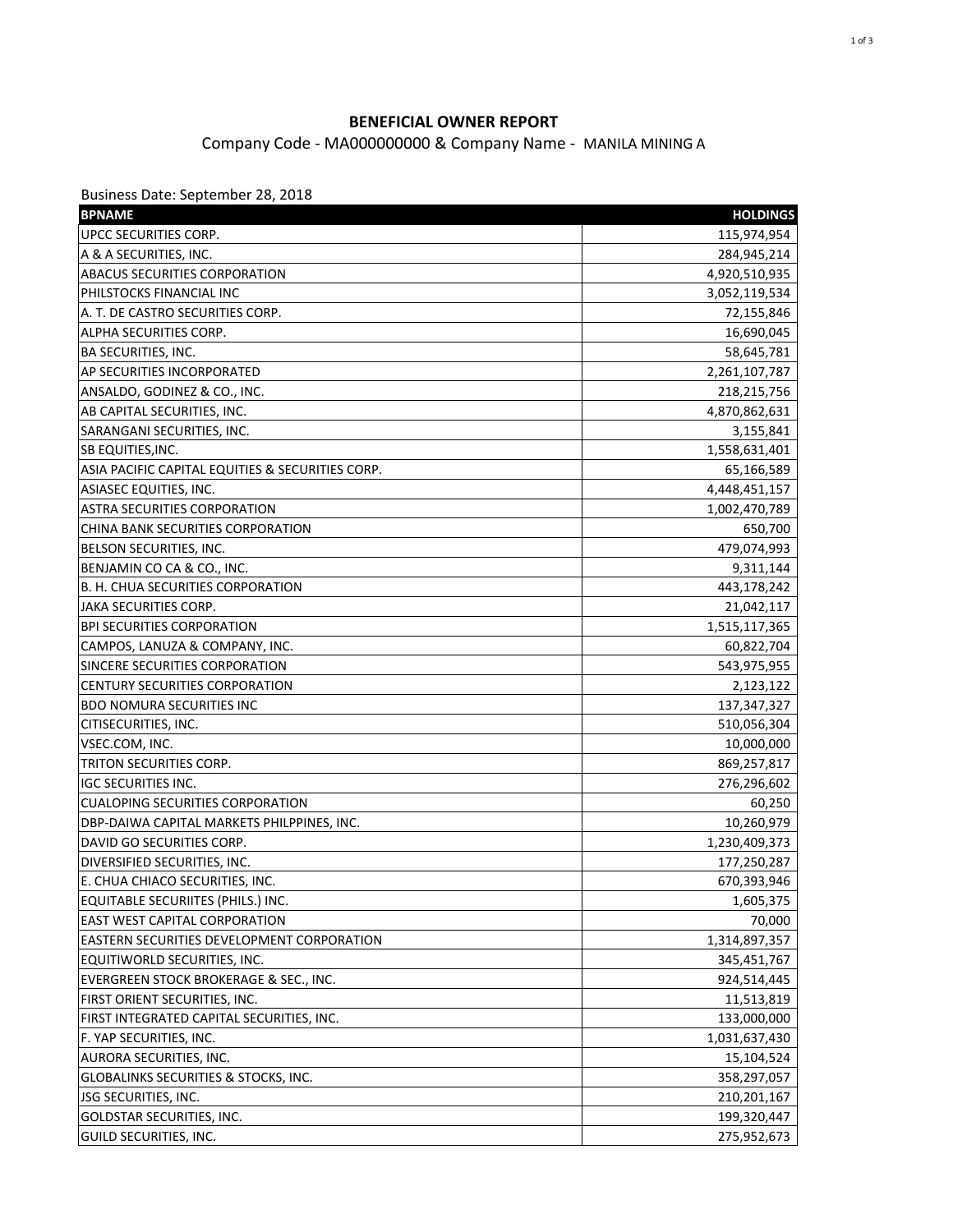| <b>BPNAME</b>                                           | <b>HOLDINGS</b> |
|---------------------------------------------------------|-----------------|
| HDI SECURITIES, INC.                                    | 2,477,217,416   |
| H. E. BENNETT SECURITIES, INC.                          | 35,152,514      |
| HK SECURITIES, INC.                                     | 29,824          |
| I. ACKERMAN & CO., INC.                                 | 11,203,764      |
| I. B. GIMENEZ SECURITIES, INC.                          | 142,375,166     |
| <b>INVESTORS SECURITIES, INC,</b>                       | 341, 313, 151   |
| IMPERIAL, DE GUZMAN, ABALOS & CO., INC.                 | 88,765,508      |
| INTRA-INVEST SECURITIES, INC.                           | 144,263,576     |
| ASIAN CAPITAL EQUITIES, INC.                            | 3,966,400       |
| J.M. BARCELON & CO., INC.                               | 10,608,079      |
| VALUE QUEST SECURITIES CORPORATION                      | 8,770,224       |
| <b>STRATEGIC EQUITIES CORP.</b>                         | 25,843,642      |
| LARRGO SECURITIES CO., INC.                             | 1,054,280,157   |
| LOPEZ, LOCSIN, LEDESMA & CO., INC.                      | 8,875,091       |
| LUCKY SECURITIES, INC.                                  | 533,647,976     |
| LUYS SECURITIES COMPANY, INC.                           | 316,711,909     |
| <b>MANDARIN SECURITIES CORPORATION</b>                  | 371,372,885     |
| MARINO OLONDRIZ Y CIA                                   | 1               |
| COL Financial Group, Inc.                               | 5,375,413,714   |
| DA MARKET SECURITIES, INC.                              | 54,147,186      |
| MERCANTILE SECURITIES CORP.                             | 501,111,935     |
| MERIDIAN SECURITIES, INC.                               | 1,433,551,432   |
| MDR SECURITIES, INC.                                    | 443,863,320     |
| DEUTSCHE REGIS PARTNERS, INC.                           | 8,016,023       |
| MOUNT PEAK SECURITIES, INC.                             | 6,486,595       |
| NEW WORLD SECURITIES CO., INC.                          | 228,874,416     |
| NIEVES SECURITIES, INC.                                 | 4,730,336       |
| OPTIMUM SECURITIES CORPORATION                          | 218,109,858     |
| RCBC SECURITIES, INC.                                   | 127,190,841     |
| PAN ASIA SECURITIES CORP.                               | 54,901,659      |
| PAPA SECURITIES CORPORATION                             | 876,928,601     |
| MAYBANK ATR KIM ENG SECURITIES, INC.                    | 744,247,867     |
| PLATINUM SECURITIES, INC.                               | 10,850,509      |
| PNB SECURITIES, INC.                                    | 69,667,113      |
| PREMIUM SECURITIES, INC.                                | 236,377,519     |
| PRYCE SECURITIES, INC.                                  | 310,863         |
| SALISBURY BKT SECURITIES CORPORATION                    | 120,872,562     |
| <b>QUALITY INVESTMENTS &amp; SECURITIES CORPORATION</b> | 2,382,240,244   |
| R & L INVESTMENTS, INC.                                 | 121,278,784     |
| <b>ALAKOR SECURITIES CORPORATION</b>                    | 156,269,242     |
| R. COYIUTO SECURITIES, INC.                             | 748,161,054     |
| REGINA CAPITAL DEVELOPMENT CORPORATION                  | 923,288,797     |
| R. NUBLA SECURITIES, INC.                               | 176,532,478     |
| AAA SOUTHEAST EQUITIES, INCORPORATED                    | 173,643,595     |
| R. S. LIM & CO., INC.                                   | 416,356,844     |
| RTG & COMPANY, INC.                                     | 201,115,762     |
| S.J. ROXAS & CO., INC.                                  | 20,272,357      |
|                                                         |                 |
| SECURITIES SPECIALISTS, INC.                            | 1,301,908       |
| FIDELITY SECURITIES, INC.                               | 88,279,612      |
| SUMMIT SECURITIES, INC.                                 | 223,007,231     |
| STANDARD SECURITIES CORPORATION                         | 207,305,351     |
| TANSENGCO & CO., INC.                                   | 308,192,230     |
| THE FIRST RESOURCES MANAGEMENT & SECURITIES CORP.       | 274,514,420     |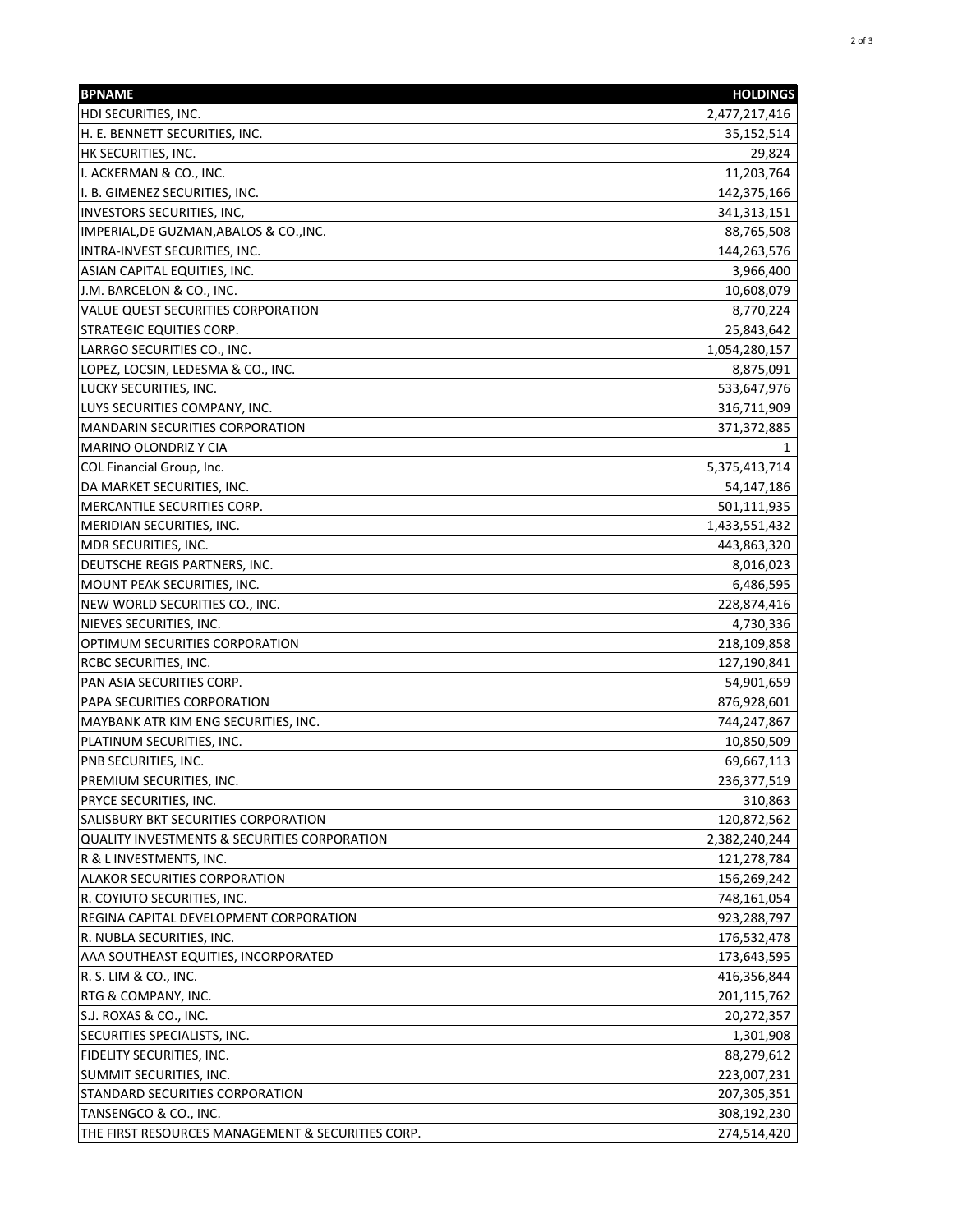| <b>BPNAME</b>                                            | <b>HOLDINGS</b> |
|----------------------------------------------------------|-----------------|
| TOWER SECURITIES, INC.                                   | 1,790,309,032   |
| TRANS-ASIA SECURITIES, INC.                              | 94,000          |
| APEX PHILIPPINES EQUITIES CORPORATION                    | 2,001,000       |
| TRENDLINE SECURITIES CORPORATION                         | 2,633,142       |
| TRI-STATE SECURITIES, INC.                               | 209,833,835     |
| <b>UCPB SECURITIES, INC.</b>                             | 3,114,679,655   |
| <b>E.SECURITIES, INC.</b>                                | 3,199,200       |
| <b>VENTURE SECURITIES, INC.</b>                          | 951,561,691     |
| VICSAL SECURITIES & STOCK BROKERAGE, INC.                | 55,000,000      |
| FIRST METRO SECURITIES BROKERAGE CORP.                   | 1,105,146,849   |
| <b>WEALTH SECURITIES, INC.</b>                           | 186,415,773     |
| WESTLINK GLOBAL EQUITIES, INC.                           | 32,899,625      |
| BERNAD SECURITIES, INC.                                  | 184,708,826     |
| <b>WONG SECURITIES CORPORATION</b>                       | 15,040,000      |
| YAO & ZIALCITA, INC.                                     | 699,117,087     |
| YU & COMPANY, INC.                                       | 1,825,513,379   |
| <b>BDO SECURITIES CORPORATION</b>                        | 1,858,342,083   |
| <b>EAGLE EQUITIES, INC.</b>                              | 399,754,191     |
| GOLDEN TOWER SECURITIES & HOLDINGS, INC.                 | 46,699,685      |
| SOLAR SECURITIES, INC.                                   | 3,724,026,018   |
| G.D. TAN & COMPANY, INC.                                 | 91,522,508      |
| PHILIPPINE EQUITY PARTNERS, INC.                         | 14,284,760      |
| UNICAPITAL SECURITIES INC.                               | 269,482,009     |
| SunSecurities, Inc.                                      | 409,642,257     |
| COHERCO SECURITIES, INC.                                 | 20,000,000      |
| ARMSTRONG SECURITIES, INC.                               | 420,712         |
| KING'S POWER SECURITIES, INC.                            | 2,563,161,796   |
| TIMSON SECURITIES, INC.                                  | 41,676,966      |
| STAR ALLIANCE SECURITIES CORP.                           | 78,652          |
| <b>CITIBANK N.A.</b>                                     | 859,940,134     |
| AB CAPITAL & INVESTMENT CORP. - TRUST & INVESTMENT DIV.  | 5,750,252       |
| UNITED COCONUT PLANTERS LIFE ASSURANCE CORPORATION       | 149,000,000     |
| RCBC TRUST & INVESTMENT DIVISION - VARIOUS TAXABLE ACCTS | 1,000,000       |

**TOTAL 77,882,044,206** If no written notice of any error or correction is received by PDTC within five (5) calendar days from receipt hereof, you shall be

deemed to have accepted the accuracy and completeness of the details indicated in this report.

This document is computer generated and requires no signature.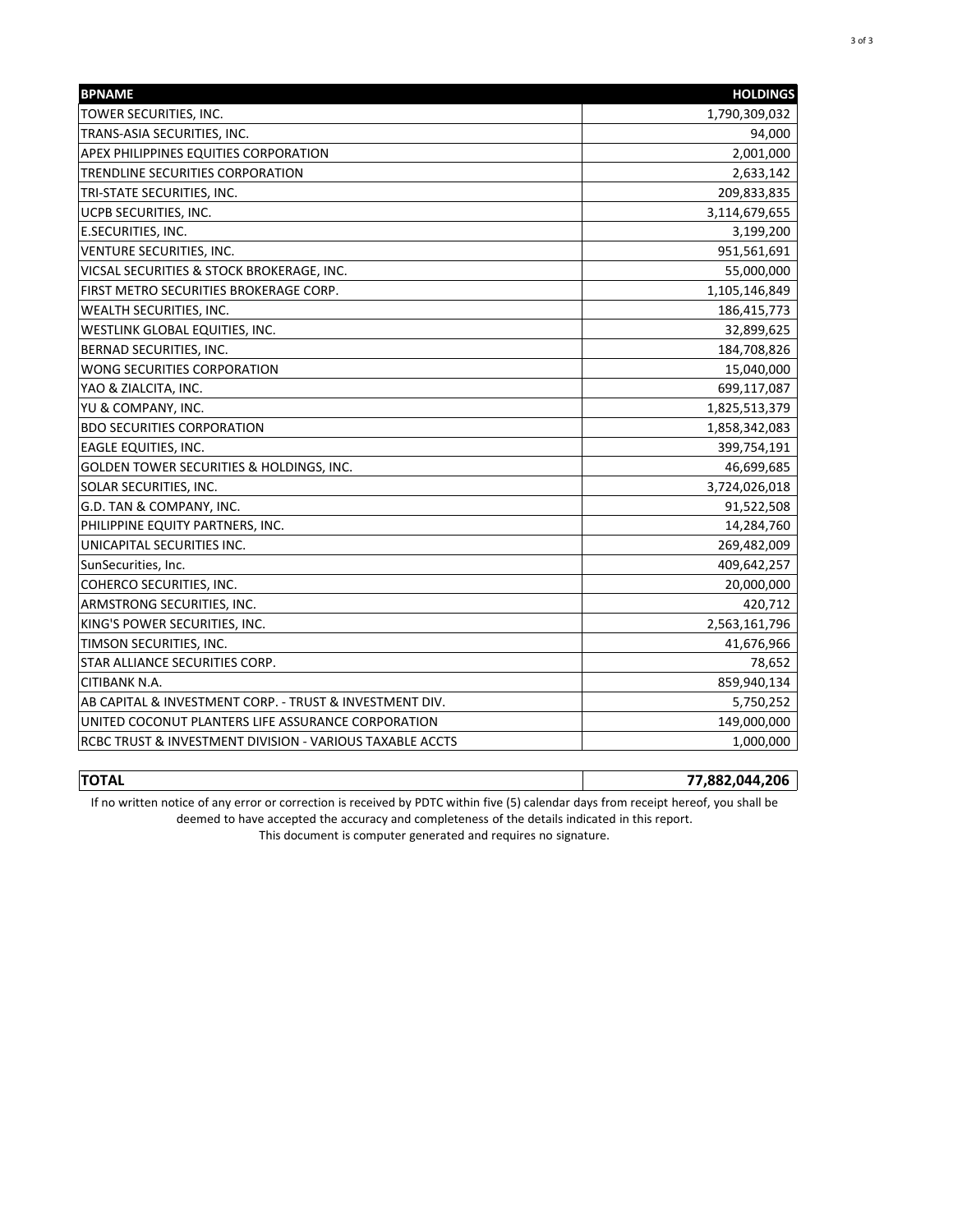#### Stock Transfer Service Inc. Page No. 1 MANILA MANING CORPORATION (MAB) List of Top 100 Stockholders As of 09/30/2018

| Rank | Name                                                          | Holdings                 | Rank |
|------|---------------------------------------------------------------|--------------------------|------|
| 1    | PCD NOMINEE CORPORATION (FILIPINO)                            | 32,496,253,515 31.37%    |      |
| 2    | F. YAP SECURITIES, INC.                                       | 15, 398, 414, 195 14.87% |      |
| 3    | F. YP SEURITIES INC F. YAP SECURITIES, INC.                   | 12, 477, 721, 842 12.05% |      |
| 4    | LEPANTO CONSOLIDATED MINING COMPANY                           | 12,045,531,915 11.63%    |      |
| 5    | F. YAP SECURITIES INC F. YAP SECURITIES, INC.                 | 9, 355, 685, 411 09.03%  |      |
| 6    | LEPANTO INVESTMENT & DEV. CORPORATION                         | 5,037,619,533 04.86%     |      |
| 7    | PCD NOMINEE CORPORATION (NON-FILIPINO)                        | 2,796,815,892 02.70%     |      |
| 8    | PAULINO YAP                                                   | 1,807,117,128 01.74%     |      |
| 9    | F. YAP SECURITIES INC.                                        | 1,665,206,615 01.61%     |      |
| 10   | CRESENCIO YAP                                                 | 1,454,767,065 01.40%     |      |
| 11   | BRYAN YAP                                                     | 1, 124, 317, 007 01.09%  |      |
| 12   | EMMA YAP                                                      | 962,564,863 00.93%       |      |
| 13   | CORONET PROPERTY HOLDINGS CORP CORONET PROPERTY HOLDINGS CORP | 851,662,573 00.82%       |      |
| 14   | PACITA YAP                                                    | 824,539,227 00.80%       |      |
| 15   | DAVID GO SECURITIES CORP. DAVID GO SECURITIES CORP.           | 586,065,344 00.57%       |      |
| 16   | CHRISTINE KAREN YAP                                           | 492, 917, 544 00.48%     |      |
| 17   | CHRISTINE YAP                                                 | 461, 919, 918 00.45%     |      |
| 18   | PAUL YAP JR.                                                  | 434,761,927 00.42%       |      |
| 19   | QUALITY INVESTMENTS & SECURITIES CORP.                        | 415,011,235 00.40%       |      |
| 20   | MARTESIO PEREZ                                                | 251,735,175 00.24%       |      |
| 21   | SHIPSIDE, INC.                                                | 232,893,997 00.22%       |      |
| 22   | JESSAMYN DESIREE B. PEREZ                                     | 191,561,253 00.18%       |      |
| 23   | THE FIRST RESOURCES MANAGEMENT & SECURITIES CORPORATION       | 150,000,000 00.14%       |      |
| 24   | MARTESIO C. PEREZ                                             | 134,099,084 00.13%       |      |
| 25   | FELIPE YAP                                                    | 125,035,206 00.12%       |      |
| 26   | MA. CYMBELINE B. PEREZ                                        | 113, 111, 253 00. 11%    |      |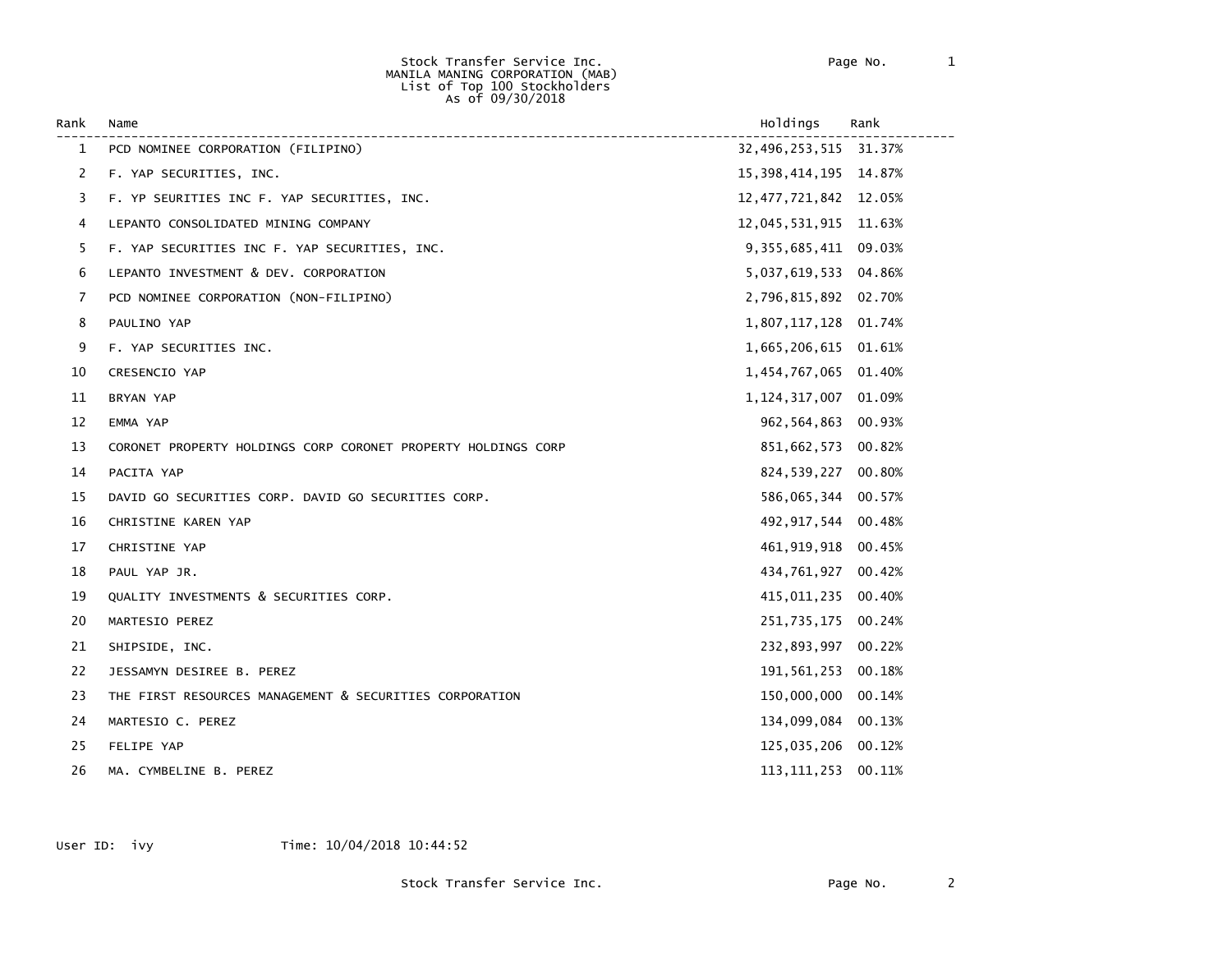### MANILA MANING CORPORATION (MAB) List of Top 100 Stockholders As of 09/30/2018

| Rank | Name                                                 | Holdings            | Rank   |
|------|------------------------------------------------------|---------------------|--------|
| 27   | KATERINA TANYA B. PEREZ                              | 113, 111, 253       | 00.11% |
| 28   | CHARLENE DENISE B. PEREZ                             | 112,269,072         | 00.11% |
| 29   | ARLENE K. YAP                                        | 90, 152, 434 00.09% |        |
| 30   | QUALITY INVESTMENTS & SECURITIES CORPORATION         | 88,544,696          | 00.09% |
| 31   | HORACIO RODRIGUEZ                                    | 70,455,575          | 00.07% |
| 32   | FAUSTO R. PREYSLER JR.                               | 57,640,449          | 00.06% |
| 33   | PL LIM INVESTMENTS, INC.                             | 57,000,000          | 00.06% |
| 34   | EDUARDO BANGAYAN                                     | 27,669,589          | 00.03% |
| 35   | JULIA K. MARIA ALESANDRA K. DE LA CRUZ DE LA CRUZ OR | 27,329,421 00.03%   |        |
| 36   | WILLIAM RAGOS ENRILE II                              | 25,617,977          | 00.02% |
| 37   | FLORA NG SIU KHENG                                   | 25,000,000          | 00.02% |
| 38   | E.N. MADRAZO CORP. E. N. MADRAZO CORP.               | 22,710,000          | 00.02% |
| 39   | <b>GENARA LIMSON</b>                                 | 22,050,000          | 00.02% |
| 40   | SMS DEVELOPMENT CORP.                                | 21,000,000          | 00.02% |
| 41   | F. YAP SECURITIES, INC. ACCOUNT NO. BY               | 19,434,384          | 00.02% |
| 42   | $A/C$ -CKY FYSI                                      | 18,454,855          | 00.02% |
| 43   | LUISA CO                                             | 18,167,337          | 00.02% |
| 44   | MARIO CRUEL                                          | 18,020,000          | 00.02% |
| 45   | ARTEMIO F. DISINI                                    | 17,700,000          | 00.02% |
| 46   | ALBERTO MENDOZA                                      | 16,494,382          | 00.02% |
| 47   | DANILO G. BAUTISTA                                   | 16, 287, 467        | 00.02% |
| 48   | SUNDER HEMANDAS                                      | 15,876,000          | 00.02% |
| 49   | PLLIM MANAGEMENT & INVESTMENT INC.                   | 15,486,891          | 00.01% |
| 50   | CORE MARITIME CORPORATION                            | 15,394,757          | 00.01% |
| 51   | QUALITY INVESTMENTS & SECS. CORP. A/C #017003        | 11,680,000          | 00.01% |
| 52   | PEDRO WONG MADARANG                                  | 11,000,000          | 00.01% |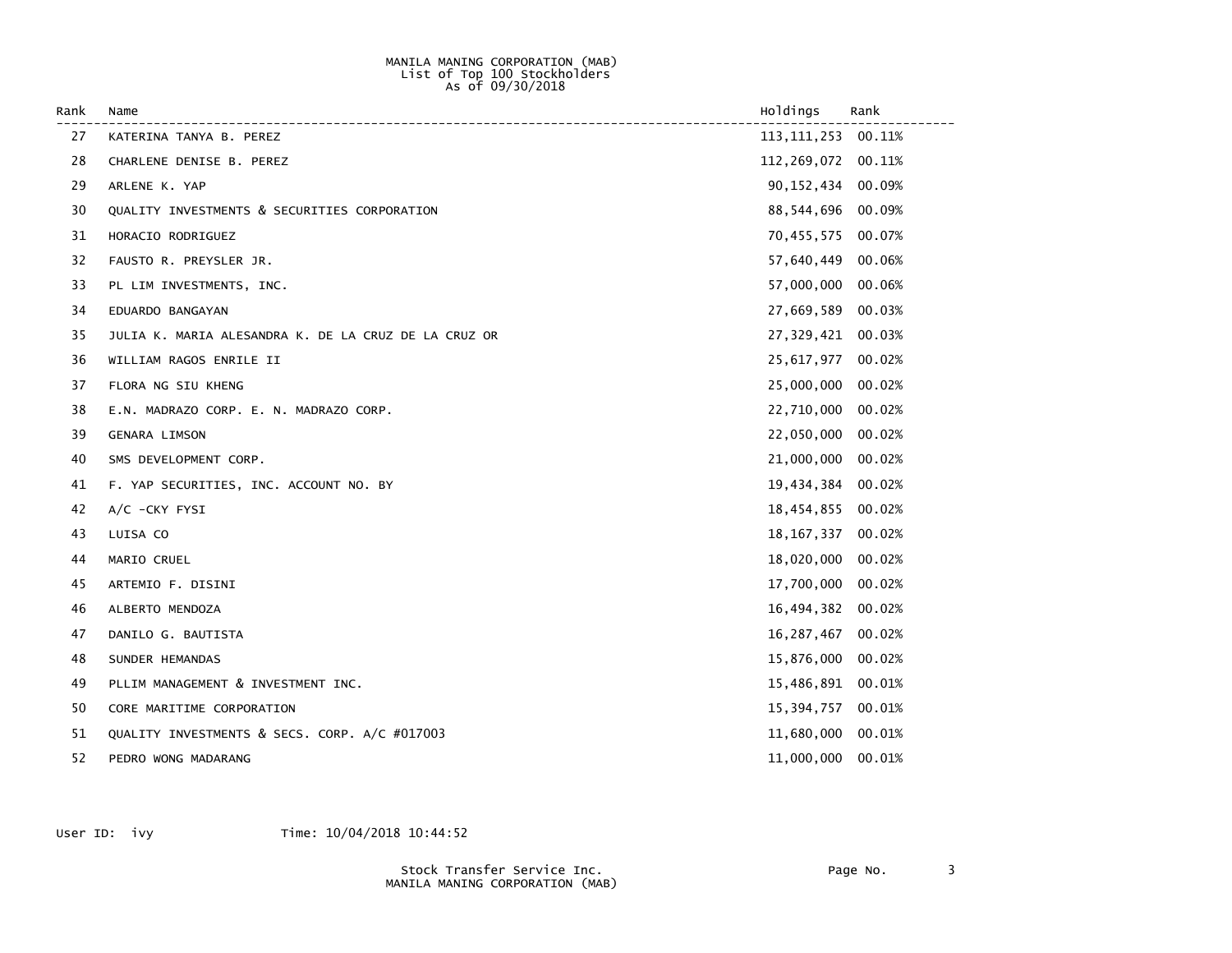### List of Top 100 Stockholders As of 09/30/2018

| Rank | Name                                                         | Holdings   | Rank   |
|------|--------------------------------------------------------------|------------|--------|
| 53   | HIGHLAND SECURITIES INC HIGHLAND SECURITIES, INC.            | 10,269,663 | 00.01% |
| 54   | EVELYN ONG LAO                                               | 10,000,000 | 00.01% |
| 55   | PHILIPPINE INTERNATIONAL LIFE INSURANCE CO., INC.            | 10,000,000 | 00.01% |
| 56   | AMERICAN WIRE & CABLE CO. INC AMERICAN WIRE & CABLE CO. INC. | 10,000,000 | 00.01% |
| 57   | ROGER C. ANG                                                 | 10,000,000 | 00.01% |
| 58   | NATHANIEL PEREZ                                              | 10,000,000 | 00.01% |
| 59   | VIRGINIA G. CORDERO                                          | 9,941,123  | 00.01% |
| 60   | FGC MARKETING CORP. FGC MARKETING CORP.                      | 9,698,697  | 00.01% |
| 61   | BLUE RIDGE MINERAL CORP BLUE RIDGE MINERAL CORP.             | 9,600,000  | 00.01% |
| 62   | LUPICINO C. ANDALAN                                          | 9,127,035  | 00.01% |
| 63   | FRANCISCO ONG                                                | 7,644,000  | 00.01% |
| 64   | CATHERINE CHOA                                               | 7,600,000  | 00.01% |
| 65   | LILY CHI                                                     | 7,500,000  | 00.01% |
| 66   | PEDRO W. MADARANG                                            | 7,500,000  | 00.01% |
| 67   | SAMSON CORDERO JR.                                           | 7,350,000  | 00.01% |
| 68   | FLORENTINA BANEZ                                             | 7,075,571  | 00.01% |
| 69   | ALEX C. GRANT                                                | 6,992,967  | 00.01% |
| 70   | GILBERT LIU                                                  | 6,872,659  | 00.01% |
| 71   | LEONILO A. CUERDO                                            | 6,699,639  | 00.01% |
| 72   | LAMBERTO O. DANAQUE                                          | 6,644,400  | 00.01% |
| 73   | ZHUI XU ZHUI XU                                              | 6,300,000  | 00.01% |
| 74   | MERCANTILE INSURANCE CO., INC.                               | 6,300,000  | 00.01% |
| 75   | CHRISTOPHER BELL-KNIGHT                                      | 6,200,000  | 00.01% |
| 76   | CANDICE CHOA COCUACO                                         | 6,084,269  | 00.01% |
| 77   | TIAN SANG TIAN SANG                                          | 6,061,686  | 00.01% |
| 78   | RAY C. ESPINOSA                                              | 6,000,000  | 00.01% |

User ID: ivy Time:  $10/04/2018$  10:44:52

 Stock Transfer Service Inc. Page No. 4 MANILA MANING CORPORATION (MAB) List of Top 100 Stockholders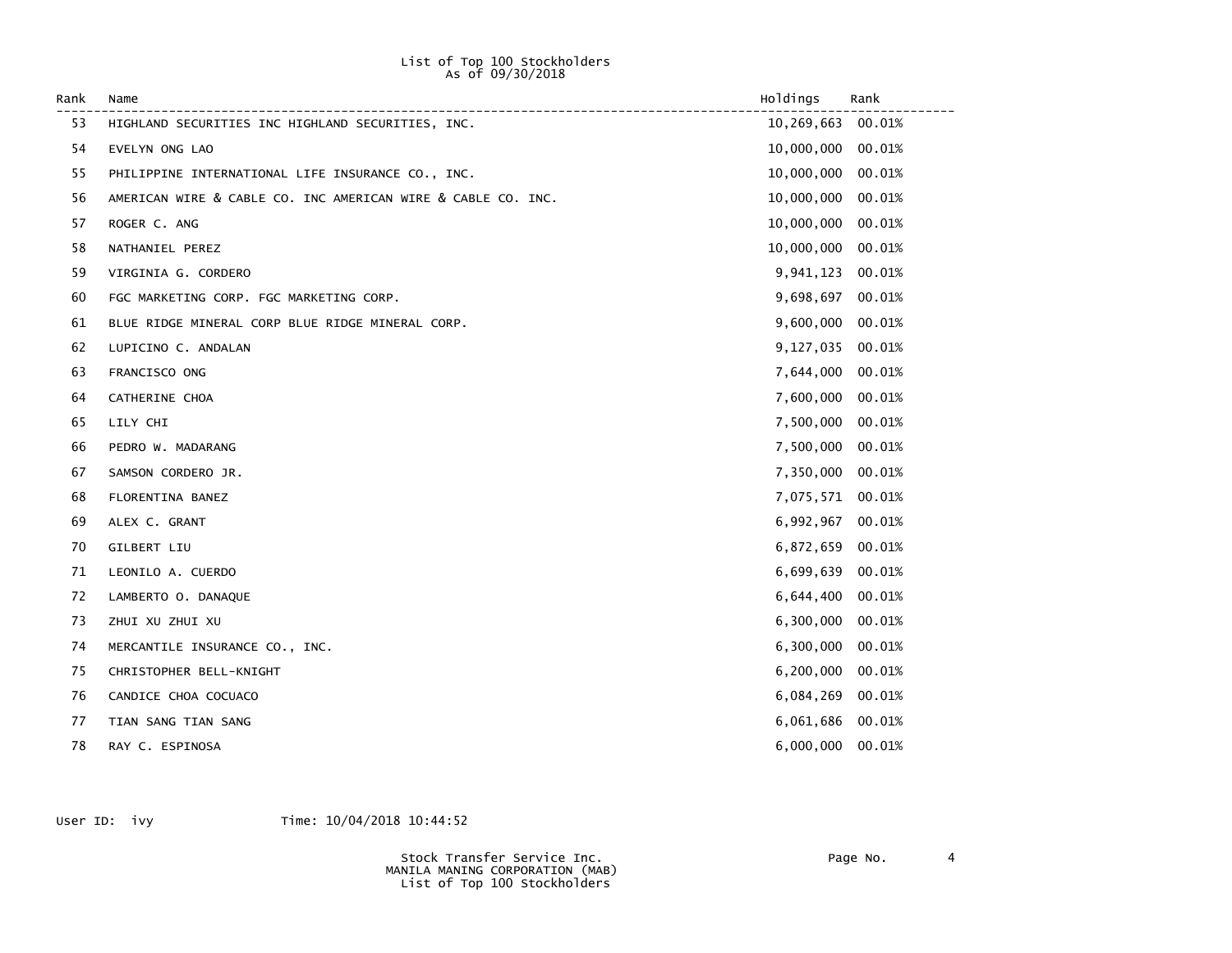As of 09/30/2018

| Rank | Name                         | Holdings         | Rank   |
|------|------------------------------|------------------|--------|
| 79   | JOHN HARPER                  | 6,000,000 00.01% |        |
| 80   | MARIA LOURDES TUASON         | 5,930,337        | 00.01% |
| 81   | DOMINGO TIU                  | 5,880,000        | 00.01% |
| 82   | ELIZABETH ZARATE             | 5,754,451        | 00.01% |
| 83   | MARIA VIRGINIA KABIGTING     | 5,153,400        | 00.00% |
| 84   | ARSENIO V. PAREDES           | 5,123,596        | 00.00% |
| 85   | CHARLENE DENISE PEREZ        | 5, 111, 336      | 00.00% |
| 86   | MA. CYMBELINE PEREZ          | 5, 111, 336      | 00.00% |
| 87   | KATERINE TANYA PEREZ         | 5, 111, 336      | 00.00% |
| 88   | HERITAGE PROPERTIES, INC.    | 5,032,554        | 00.00% |
| 89   | JOSEPH ONG                   | 5,000,000        | 00.00% |
| 90   | PETER D. GARRUCHO JR.        | 5,000,000        | 00.00% |
| 91   | PEDRO O. TAN                 | 5,000,000        | 00.00% |
| 92   | PAUL CO                      | 5,000,000        | 00.00% |
| 93   | RESTITUTO C. BUENVIAJE       | 4,939,200        | 00.00% |
| 94   | MOHAN HEMANDAS               | 4,900,000        | 00.00% |
| 95   | TIONG SECURITIES, INC.       | 4,559,057        | 00.00% |
| 96   | PHILFINANCE SECURITIES CORP. | 4,508,490        | 00.00% |
| 97   | LIBRADO S. CALILUNG          | 4,447,926        | 00.00% |
| 98   | LACHMAN C. RAMCHANDANI       | 4,347,000        | 00.00% |
| 99   | MARINA ANG                   | 4,276,993        | 00.00% |
| 100  | RICHARD Y. SY                | 4,116,000        | 00.00% |

| Total Top 100 Shareholders : 103,159,639,977 99.59% |  |
|-----------------------------------------------------|--|
| Total Outstanding Shares 103,576,098,876            |  |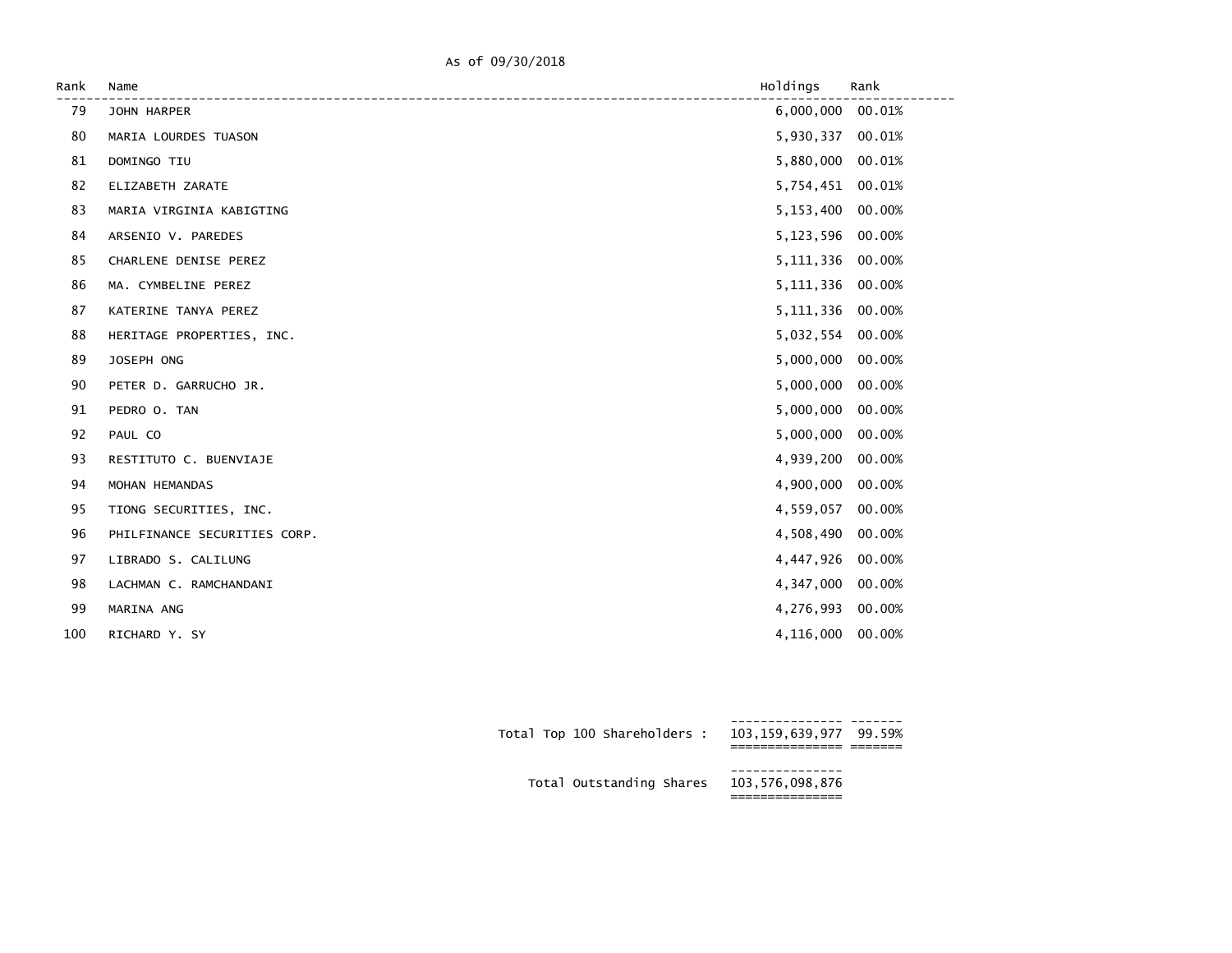### **BENEFICIAL OWNER REPORT**

### Company Code - MAB00000000 & Company Name - MANILA MINING B

Business Date: September 28, 2018

| UPCC SECURITIES CORP.<br>43,412,983<br>A & A SECURITIES, INC.<br>169,359,269<br><b>ABACUS SECURITIES CORPORATION</b><br>2,533,234,101<br>PHILSTOCKS FINANCIAL INC<br>498,830,666<br>A. T. DE CASTRO SECURITIES CORP.<br>45,385,993<br>ALL ASIA SECURITIES MANAGEMENT CORP.<br>856,000<br>9,179,590<br>ALPHA SECURITIES CORP.<br>40,475,314<br><b>BA SECURITIES, INC.</b><br>AP SECURITIES INCORPORATED<br>295,836,248<br>ANSALDO, GODINEZ & CO., INC.<br>138,520,538<br>AB CAPITAL SECURITIES, INC.<br>1,083,109,555<br>SB EQUITIES, INC.<br>678,728,150<br>ASIA PACIFIC CAPITAL EQUITIES & SECURITIES CORP.<br>2,043,194<br>ASIASEC EQUITIES, INC.<br>2,294,960,744<br><b>ASTRA SECURITIES CORPORATION</b><br>538,808,889<br>CHINA BANK SECURITIES CORPORATION<br>2,810<br>2,706,319<br>MACQUARIE CAPITAL SECURITIES (PHILIPPINES), INC.<br>BELSON SECURITIES, INC.<br>275,253,535<br>BENJAMIN CO CA & CO., INC.<br>6,203,724<br>B. H. CHUA SECURITIES CORPORATION<br>144,334,685<br><b>JAKA SECURITIES CORP.</b><br>61,802,471<br><b>BPI SECURITIES CORPORATION</b><br>501,223,690<br>CAMPOS, LANUZA & COMPANY, INC.<br>22,736,630<br>SINCERE SECURITIES CORPORATION<br>158,334,831<br><b>BDO NOMURA SECURITIES INC</b><br>80,274,392<br>CITISECURITIES, INC.<br>41,898,079<br>TRITON SECURITIES CORP.<br>170,388,426<br><b>IGC SECURITIES INC.</b><br>255,162,449<br><b>CUALOPING SECURITIES CORPORATION</b><br>16,377,593<br>DBP-DAIWA CAPITAL MARKETS PHILPPINES, INC.<br>16,483,567<br>DAVID GO SECURITIES CORP.<br>1,568,200,049<br>DIVERSIFIED SECURITIES, INC.<br>13,846,841<br>E. CHUA CHIACO SECURITIES, INC.<br>193,986,969<br>EQUITABLE SECURIITES (PHILS.) INC.<br>2,044,756<br><b>EAST WEST CAPITAL CORPORATION</b><br>192,434<br>EASTERN SECURITIES DEVELOPMENT CORPORATION<br>150,072,198<br>EQUITIWORLD SECURITIES, INC.<br>58,133,435<br>EVERGREEN STOCK BROKERAGE & SEC., INC.<br>368,237,225<br>FIRST ORIENT SECURITIES, INC.<br>16,793,976<br>F. YAP SECURITIES, INC.<br>765,248,587<br>AURORA SECURITIES, INC.<br>20,099,999<br>GLOBALINKS SECURITIES & STOCKS, INC.<br>122,289,269<br>JSG SECURITIES, INC.<br>67,195,225<br><b>GOLDSTAR SECURITIES, INC.</b><br>155,043,807<br>GUILD SECURITIES, INC.<br>170,346,245<br>HDI SECURITIES, INC.<br>636,772,930<br>H. E. BENNETT SECURITIES, INC.<br>51,453,425 | <b>BPNAME</b> | <b>HOLDINGS</b> |
|-------------------------------------------------------------------------------------------------------------------------------------------------------------------------------------------------------------------------------------------------------------------------------------------------------------------------------------------------------------------------------------------------------------------------------------------------------------------------------------------------------------------------------------------------------------------------------------------------------------------------------------------------------------------------------------------------------------------------------------------------------------------------------------------------------------------------------------------------------------------------------------------------------------------------------------------------------------------------------------------------------------------------------------------------------------------------------------------------------------------------------------------------------------------------------------------------------------------------------------------------------------------------------------------------------------------------------------------------------------------------------------------------------------------------------------------------------------------------------------------------------------------------------------------------------------------------------------------------------------------------------------------------------------------------------------------------------------------------------------------------------------------------------------------------------------------------------------------------------------------------------------------------------------------------------------------------------------------------------------------------------------------------------------------------------------------------------------------------------------------------------------------------------------------------------------------------------------------------------------------------------------------------------------------------------------------------------------|---------------|-----------------|
|                                                                                                                                                                                                                                                                                                                                                                                                                                                                                                                                                                                                                                                                                                                                                                                                                                                                                                                                                                                                                                                                                                                                                                                                                                                                                                                                                                                                                                                                                                                                                                                                                                                                                                                                                                                                                                                                                                                                                                                                                                                                                                                                                                                                                                                                                                                                     |               |                 |
|                                                                                                                                                                                                                                                                                                                                                                                                                                                                                                                                                                                                                                                                                                                                                                                                                                                                                                                                                                                                                                                                                                                                                                                                                                                                                                                                                                                                                                                                                                                                                                                                                                                                                                                                                                                                                                                                                                                                                                                                                                                                                                                                                                                                                                                                                                                                     |               |                 |
|                                                                                                                                                                                                                                                                                                                                                                                                                                                                                                                                                                                                                                                                                                                                                                                                                                                                                                                                                                                                                                                                                                                                                                                                                                                                                                                                                                                                                                                                                                                                                                                                                                                                                                                                                                                                                                                                                                                                                                                                                                                                                                                                                                                                                                                                                                                                     |               |                 |
|                                                                                                                                                                                                                                                                                                                                                                                                                                                                                                                                                                                                                                                                                                                                                                                                                                                                                                                                                                                                                                                                                                                                                                                                                                                                                                                                                                                                                                                                                                                                                                                                                                                                                                                                                                                                                                                                                                                                                                                                                                                                                                                                                                                                                                                                                                                                     |               |                 |
|                                                                                                                                                                                                                                                                                                                                                                                                                                                                                                                                                                                                                                                                                                                                                                                                                                                                                                                                                                                                                                                                                                                                                                                                                                                                                                                                                                                                                                                                                                                                                                                                                                                                                                                                                                                                                                                                                                                                                                                                                                                                                                                                                                                                                                                                                                                                     |               |                 |
|                                                                                                                                                                                                                                                                                                                                                                                                                                                                                                                                                                                                                                                                                                                                                                                                                                                                                                                                                                                                                                                                                                                                                                                                                                                                                                                                                                                                                                                                                                                                                                                                                                                                                                                                                                                                                                                                                                                                                                                                                                                                                                                                                                                                                                                                                                                                     |               |                 |
|                                                                                                                                                                                                                                                                                                                                                                                                                                                                                                                                                                                                                                                                                                                                                                                                                                                                                                                                                                                                                                                                                                                                                                                                                                                                                                                                                                                                                                                                                                                                                                                                                                                                                                                                                                                                                                                                                                                                                                                                                                                                                                                                                                                                                                                                                                                                     |               |                 |
|                                                                                                                                                                                                                                                                                                                                                                                                                                                                                                                                                                                                                                                                                                                                                                                                                                                                                                                                                                                                                                                                                                                                                                                                                                                                                                                                                                                                                                                                                                                                                                                                                                                                                                                                                                                                                                                                                                                                                                                                                                                                                                                                                                                                                                                                                                                                     |               |                 |
|                                                                                                                                                                                                                                                                                                                                                                                                                                                                                                                                                                                                                                                                                                                                                                                                                                                                                                                                                                                                                                                                                                                                                                                                                                                                                                                                                                                                                                                                                                                                                                                                                                                                                                                                                                                                                                                                                                                                                                                                                                                                                                                                                                                                                                                                                                                                     |               |                 |
|                                                                                                                                                                                                                                                                                                                                                                                                                                                                                                                                                                                                                                                                                                                                                                                                                                                                                                                                                                                                                                                                                                                                                                                                                                                                                                                                                                                                                                                                                                                                                                                                                                                                                                                                                                                                                                                                                                                                                                                                                                                                                                                                                                                                                                                                                                                                     |               |                 |
|                                                                                                                                                                                                                                                                                                                                                                                                                                                                                                                                                                                                                                                                                                                                                                                                                                                                                                                                                                                                                                                                                                                                                                                                                                                                                                                                                                                                                                                                                                                                                                                                                                                                                                                                                                                                                                                                                                                                                                                                                                                                                                                                                                                                                                                                                                                                     |               |                 |
|                                                                                                                                                                                                                                                                                                                                                                                                                                                                                                                                                                                                                                                                                                                                                                                                                                                                                                                                                                                                                                                                                                                                                                                                                                                                                                                                                                                                                                                                                                                                                                                                                                                                                                                                                                                                                                                                                                                                                                                                                                                                                                                                                                                                                                                                                                                                     |               |                 |
|                                                                                                                                                                                                                                                                                                                                                                                                                                                                                                                                                                                                                                                                                                                                                                                                                                                                                                                                                                                                                                                                                                                                                                                                                                                                                                                                                                                                                                                                                                                                                                                                                                                                                                                                                                                                                                                                                                                                                                                                                                                                                                                                                                                                                                                                                                                                     |               |                 |
|                                                                                                                                                                                                                                                                                                                                                                                                                                                                                                                                                                                                                                                                                                                                                                                                                                                                                                                                                                                                                                                                                                                                                                                                                                                                                                                                                                                                                                                                                                                                                                                                                                                                                                                                                                                                                                                                                                                                                                                                                                                                                                                                                                                                                                                                                                                                     |               |                 |
|                                                                                                                                                                                                                                                                                                                                                                                                                                                                                                                                                                                                                                                                                                                                                                                                                                                                                                                                                                                                                                                                                                                                                                                                                                                                                                                                                                                                                                                                                                                                                                                                                                                                                                                                                                                                                                                                                                                                                                                                                                                                                                                                                                                                                                                                                                                                     |               |                 |
|                                                                                                                                                                                                                                                                                                                                                                                                                                                                                                                                                                                                                                                                                                                                                                                                                                                                                                                                                                                                                                                                                                                                                                                                                                                                                                                                                                                                                                                                                                                                                                                                                                                                                                                                                                                                                                                                                                                                                                                                                                                                                                                                                                                                                                                                                                                                     |               |                 |
|                                                                                                                                                                                                                                                                                                                                                                                                                                                                                                                                                                                                                                                                                                                                                                                                                                                                                                                                                                                                                                                                                                                                                                                                                                                                                                                                                                                                                                                                                                                                                                                                                                                                                                                                                                                                                                                                                                                                                                                                                                                                                                                                                                                                                                                                                                                                     |               |                 |
|                                                                                                                                                                                                                                                                                                                                                                                                                                                                                                                                                                                                                                                                                                                                                                                                                                                                                                                                                                                                                                                                                                                                                                                                                                                                                                                                                                                                                                                                                                                                                                                                                                                                                                                                                                                                                                                                                                                                                                                                                                                                                                                                                                                                                                                                                                                                     |               |                 |
|                                                                                                                                                                                                                                                                                                                                                                                                                                                                                                                                                                                                                                                                                                                                                                                                                                                                                                                                                                                                                                                                                                                                                                                                                                                                                                                                                                                                                                                                                                                                                                                                                                                                                                                                                                                                                                                                                                                                                                                                                                                                                                                                                                                                                                                                                                                                     |               |                 |
|                                                                                                                                                                                                                                                                                                                                                                                                                                                                                                                                                                                                                                                                                                                                                                                                                                                                                                                                                                                                                                                                                                                                                                                                                                                                                                                                                                                                                                                                                                                                                                                                                                                                                                                                                                                                                                                                                                                                                                                                                                                                                                                                                                                                                                                                                                                                     |               |                 |
|                                                                                                                                                                                                                                                                                                                                                                                                                                                                                                                                                                                                                                                                                                                                                                                                                                                                                                                                                                                                                                                                                                                                                                                                                                                                                                                                                                                                                                                                                                                                                                                                                                                                                                                                                                                                                                                                                                                                                                                                                                                                                                                                                                                                                                                                                                                                     |               |                 |
|                                                                                                                                                                                                                                                                                                                                                                                                                                                                                                                                                                                                                                                                                                                                                                                                                                                                                                                                                                                                                                                                                                                                                                                                                                                                                                                                                                                                                                                                                                                                                                                                                                                                                                                                                                                                                                                                                                                                                                                                                                                                                                                                                                                                                                                                                                                                     |               |                 |
|                                                                                                                                                                                                                                                                                                                                                                                                                                                                                                                                                                                                                                                                                                                                                                                                                                                                                                                                                                                                                                                                                                                                                                                                                                                                                                                                                                                                                                                                                                                                                                                                                                                                                                                                                                                                                                                                                                                                                                                                                                                                                                                                                                                                                                                                                                                                     |               |                 |
|                                                                                                                                                                                                                                                                                                                                                                                                                                                                                                                                                                                                                                                                                                                                                                                                                                                                                                                                                                                                                                                                                                                                                                                                                                                                                                                                                                                                                                                                                                                                                                                                                                                                                                                                                                                                                                                                                                                                                                                                                                                                                                                                                                                                                                                                                                                                     |               |                 |
|                                                                                                                                                                                                                                                                                                                                                                                                                                                                                                                                                                                                                                                                                                                                                                                                                                                                                                                                                                                                                                                                                                                                                                                                                                                                                                                                                                                                                                                                                                                                                                                                                                                                                                                                                                                                                                                                                                                                                                                                                                                                                                                                                                                                                                                                                                                                     |               |                 |
|                                                                                                                                                                                                                                                                                                                                                                                                                                                                                                                                                                                                                                                                                                                                                                                                                                                                                                                                                                                                                                                                                                                                                                                                                                                                                                                                                                                                                                                                                                                                                                                                                                                                                                                                                                                                                                                                                                                                                                                                                                                                                                                                                                                                                                                                                                                                     |               |                 |
|                                                                                                                                                                                                                                                                                                                                                                                                                                                                                                                                                                                                                                                                                                                                                                                                                                                                                                                                                                                                                                                                                                                                                                                                                                                                                                                                                                                                                                                                                                                                                                                                                                                                                                                                                                                                                                                                                                                                                                                                                                                                                                                                                                                                                                                                                                                                     |               |                 |
|                                                                                                                                                                                                                                                                                                                                                                                                                                                                                                                                                                                                                                                                                                                                                                                                                                                                                                                                                                                                                                                                                                                                                                                                                                                                                                                                                                                                                                                                                                                                                                                                                                                                                                                                                                                                                                                                                                                                                                                                                                                                                                                                                                                                                                                                                                                                     |               |                 |
|                                                                                                                                                                                                                                                                                                                                                                                                                                                                                                                                                                                                                                                                                                                                                                                                                                                                                                                                                                                                                                                                                                                                                                                                                                                                                                                                                                                                                                                                                                                                                                                                                                                                                                                                                                                                                                                                                                                                                                                                                                                                                                                                                                                                                                                                                                                                     |               |                 |
|                                                                                                                                                                                                                                                                                                                                                                                                                                                                                                                                                                                                                                                                                                                                                                                                                                                                                                                                                                                                                                                                                                                                                                                                                                                                                                                                                                                                                                                                                                                                                                                                                                                                                                                                                                                                                                                                                                                                                                                                                                                                                                                                                                                                                                                                                                                                     |               |                 |
|                                                                                                                                                                                                                                                                                                                                                                                                                                                                                                                                                                                                                                                                                                                                                                                                                                                                                                                                                                                                                                                                                                                                                                                                                                                                                                                                                                                                                                                                                                                                                                                                                                                                                                                                                                                                                                                                                                                                                                                                                                                                                                                                                                                                                                                                                                                                     |               |                 |
|                                                                                                                                                                                                                                                                                                                                                                                                                                                                                                                                                                                                                                                                                                                                                                                                                                                                                                                                                                                                                                                                                                                                                                                                                                                                                                                                                                                                                                                                                                                                                                                                                                                                                                                                                                                                                                                                                                                                                                                                                                                                                                                                                                                                                                                                                                                                     |               |                 |
|                                                                                                                                                                                                                                                                                                                                                                                                                                                                                                                                                                                                                                                                                                                                                                                                                                                                                                                                                                                                                                                                                                                                                                                                                                                                                                                                                                                                                                                                                                                                                                                                                                                                                                                                                                                                                                                                                                                                                                                                                                                                                                                                                                                                                                                                                                                                     |               |                 |
|                                                                                                                                                                                                                                                                                                                                                                                                                                                                                                                                                                                                                                                                                                                                                                                                                                                                                                                                                                                                                                                                                                                                                                                                                                                                                                                                                                                                                                                                                                                                                                                                                                                                                                                                                                                                                                                                                                                                                                                                                                                                                                                                                                                                                                                                                                                                     |               |                 |
|                                                                                                                                                                                                                                                                                                                                                                                                                                                                                                                                                                                                                                                                                                                                                                                                                                                                                                                                                                                                                                                                                                                                                                                                                                                                                                                                                                                                                                                                                                                                                                                                                                                                                                                                                                                                                                                                                                                                                                                                                                                                                                                                                                                                                                                                                                                                     |               |                 |
|                                                                                                                                                                                                                                                                                                                                                                                                                                                                                                                                                                                                                                                                                                                                                                                                                                                                                                                                                                                                                                                                                                                                                                                                                                                                                                                                                                                                                                                                                                                                                                                                                                                                                                                                                                                                                                                                                                                                                                                                                                                                                                                                                                                                                                                                                                                                     |               |                 |
|                                                                                                                                                                                                                                                                                                                                                                                                                                                                                                                                                                                                                                                                                                                                                                                                                                                                                                                                                                                                                                                                                                                                                                                                                                                                                                                                                                                                                                                                                                                                                                                                                                                                                                                                                                                                                                                                                                                                                                                                                                                                                                                                                                                                                                                                                                                                     |               |                 |
|                                                                                                                                                                                                                                                                                                                                                                                                                                                                                                                                                                                                                                                                                                                                                                                                                                                                                                                                                                                                                                                                                                                                                                                                                                                                                                                                                                                                                                                                                                                                                                                                                                                                                                                                                                                                                                                                                                                                                                                                                                                                                                                                                                                                                                                                                                                                     |               |                 |
|                                                                                                                                                                                                                                                                                                                                                                                                                                                                                                                                                                                                                                                                                                                                                                                                                                                                                                                                                                                                                                                                                                                                                                                                                                                                                                                                                                                                                                                                                                                                                                                                                                                                                                                                                                                                                                                                                                                                                                                                                                                                                                                                                                                                                                                                                                                                     |               |                 |
|                                                                                                                                                                                                                                                                                                                                                                                                                                                                                                                                                                                                                                                                                                                                                                                                                                                                                                                                                                                                                                                                                                                                                                                                                                                                                                                                                                                                                                                                                                                                                                                                                                                                                                                                                                                                                                                                                                                                                                                                                                                                                                                                                                                                                                                                                                                                     |               |                 |
|                                                                                                                                                                                                                                                                                                                                                                                                                                                                                                                                                                                                                                                                                                                                                                                                                                                                                                                                                                                                                                                                                                                                                                                                                                                                                                                                                                                                                                                                                                                                                                                                                                                                                                                                                                                                                                                                                                                                                                                                                                                                                                                                                                                                                                                                                                                                     |               |                 |
|                                                                                                                                                                                                                                                                                                                                                                                                                                                                                                                                                                                                                                                                                                                                                                                                                                                                                                                                                                                                                                                                                                                                                                                                                                                                                                                                                                                                                                                                                                                                                                                                                                                                                                                                                                                                                                                                                                                                                                                                                                                                                                                                                                                                                                                                                                                                     |               |                 |
|                                                                                                                                                                                                                                                                                                                                                                                                                                                                                                                                                                                                                                                                                                                                                                                                                                                                                                                                                                                                                                                                                                                                                                                                                                                                                                                                                                                                                                                                                                                                                                                                                                                                                                                                                                                                                                                                                                                                                                                                                                                                                                                                                                                                                                                                                                                                     |               |                 |
|                                                                                                                                                                                                                                                                                                                                                                                                                                                                                                                                                                                                                                                                                                                                                                                                                                                                                                                                                                                                                                                                                                                                                                                                                                                                                                                                                                                                                                                                                                                                                                                                                                                                                                                                                                                                                                                                                                                                                                                                                                                                                                                                                                                                                                                                                                                                     |               |                 |
|                                                                                                                                                                                                                                                                                                                                                                                                                                                                                                                                                                                                                                                                                                                                                                                                                                                                                                                                                                                                                                                                                                                                                                                                                                                                                                                                                                                                                                                                                                                                                                                                                                                                                                                                                                                                                                                                                                                                                                                                                                                                                                                                                                                                                                                                                                                                     |               |                 |
|                                                                                                                                                                                                                                                                                                                                                                                                                                                                                                                                                                                                                                                                                                                                                                                                                                                                                                                                                                                                                                                                                                                                                                                                                                                                                                                                                                                                                                                                                                                                                                                                                                                                                                                                                                                                                                                                                                                                                                                                                                                                                                                                                                                                                                                                                                                                     |               |                 |
|                                                                                                                                                                                                                                                                                                                                                                                                                                                                                                                                                                                                                                                                                                                                                                                                                                                                                                                                                                                                                                                                                                                                                                                                                                                                                                                                                                                                                                                                                                                                                                                                                                                                                                                                                                                                                                                                                                                                                                                                                                                                                                                                                                                                                                                                                                                                     |               |                 |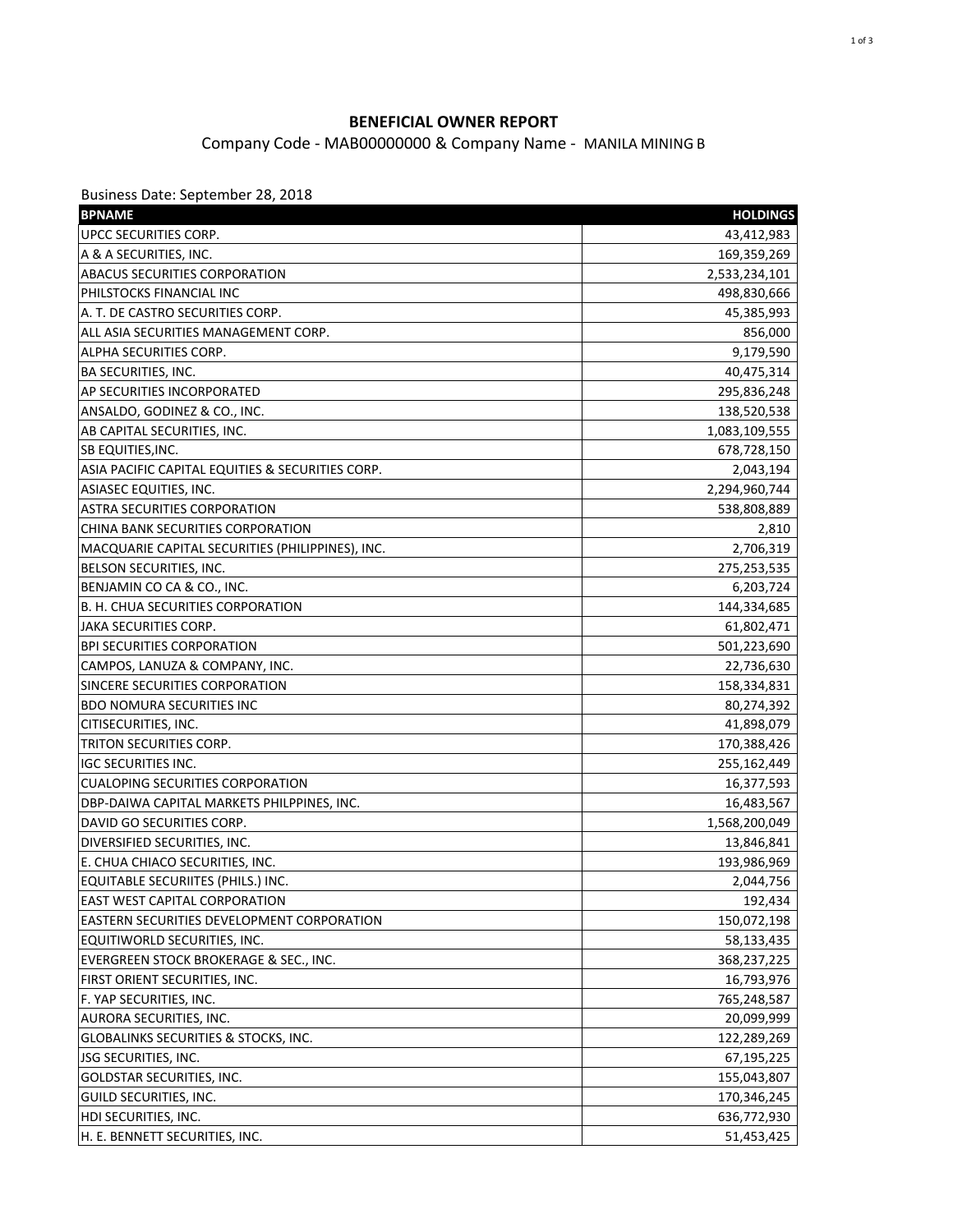| <b>BPNAME</b>                                     | <b>HOLDINGS</b> |
|---------------------------------------------------|-----------------|
| HK SECURITIES, INC.                               | 4,470           |
| I. ACKERMAN & CO., INC.                           | 279,520         |
| II. B. GIMENEZ SECURITIES, INC.                   | 333,732,851     |
| <b>INVESTORS SECURITIES, INC,</b>                 | 85,432,384      |
| IMPERIAL, DE GUZMAN, ABALOS & CO., INC.           | 44,961,049      |
| INTRA-INVEST SECURITIES, INC.                     | 10,296,964      |
| ASIAN CAPITAL EQUITIES, INC.                      | 1,052,448       |
| J.M. BARCELON & CO., INC.                         | 2,782,111       |
| VALUE QUEST SECURITIES CORPORATION                | 73,500,000      |
| <b>STRATEGIC EQUITIES CORP.</b>                   | 31,138,911      |
| LARRGO SECURITIES CO., INC.                       | 40,451,544      |
| LOPEZ, LOCSIN, LEDESMA & CO., INC.                | 3,719,479       |
| LUCKY SECURITIES, INC.                            | 31,514,985      |
| LUYS SECURITIES COMPANY, INC.                     | 339,279,907     |
| <b>MANDARIN SECURITIES CORPORATION</b>            | 277,041,109     |
| MARINO OLONDRIZ Y CIA                             | 796,833         |
| COL Financial Group, Inc.                         | 1,776,342,912   |
| DA MARKET SECURITIES, INC.                        | 34,784,524      |
| MERCANTILE SECURITIES CORP.                       | 262,685,645     |
| MERIDIAN SECURITIES, INC.                         | 116,316,290     |
| MDR SECURITIES, INC.                              | 338,963,739     |
| DEUTSCHE REGIS PARTNERS, INC.                     | 54,959,374      |
| MOUNT PEAK SECURITIES, INC.                       | 2,316,232       |
| NEW WORLD SECURITIES CO., INC.                    | 79,301,280      |
| NIEVES SECURITIES, INC.                           | 1,504,494       |
| OPTIMUM SECURITIES CORPORATION                    | 26,736,872      |
| <b>RCBC SECURITIES, INC.</b>                      | 32,908,907      |
| PAN ASIA SECURITIES CORP.                         | 7,757,470       |
| PAPA SECURITIES CORPORATION                       | 327,029,135     |
| MAYBANK ATR KIM ENG SECURITIES, INC.              | 400,048,807     |
| PNB SECURITIES, INC.                              | 95,860,464      |
| PREMIUM SECURITIES, INC.                          | 44,021,011      |
| <b>PRYCE SECURITIES, INC.</b>                     | 731,572         |
| SALISBURY BKT SECURITIES CORPORATION              | 26,998,876      |
| QUALITY INVESTMENTS & SECURITIES CORPORATION      | 6,203,227,157   |
| R & L INVESTMENTS, INC.                           | 162,287,228     |
| ALAKOR SECURITIES CORPORATION                     | 40,000,000      |
| R. COYIUTO SECURITIES, INC.                       | 336,484,718     |
| REGINA CAPITAL DEVELOPMENT CORPORATION            | 162,223,771     |
| R. NUBLA SECURITIES, INC.                         | 105,431,195     |
| AAA SOUTHEAST EQUITIES, INCORPORATED              | 65,451,888      |
| R. S. LIM & CO., INC.                             | 125,770,881     |
| RTG & COMPANY, INC.                               | 3,131,328       |
| S.J. ROXAS & CO., INC.                            | 77,423,640      |
| SECURITIES SPECIALISTS, INC.                      | 3,834,164       |
| FIDELITY SECURITIES, INC.                         | 14,298,033      |
| SUMMIT SECURITIES, INC.                           | 34,922,046      |
| STANDARD SECURITIES CORPORATION                   | 59,939,302      |
| TANSENGCO & CO., INC.                             | 83,674,412      |
| THE FIRST RESOURCES MANAGEMENT & SECURITIES CORP. | 542,535,357     |
| TOWER SECURITIES, INC.                            | 703,462,651     |
| TRENDLINE SECURITIES CORPORATION                  | 599,664         |
| TRI-STATE SECURITIES, INC.                        | 10,217,500      |